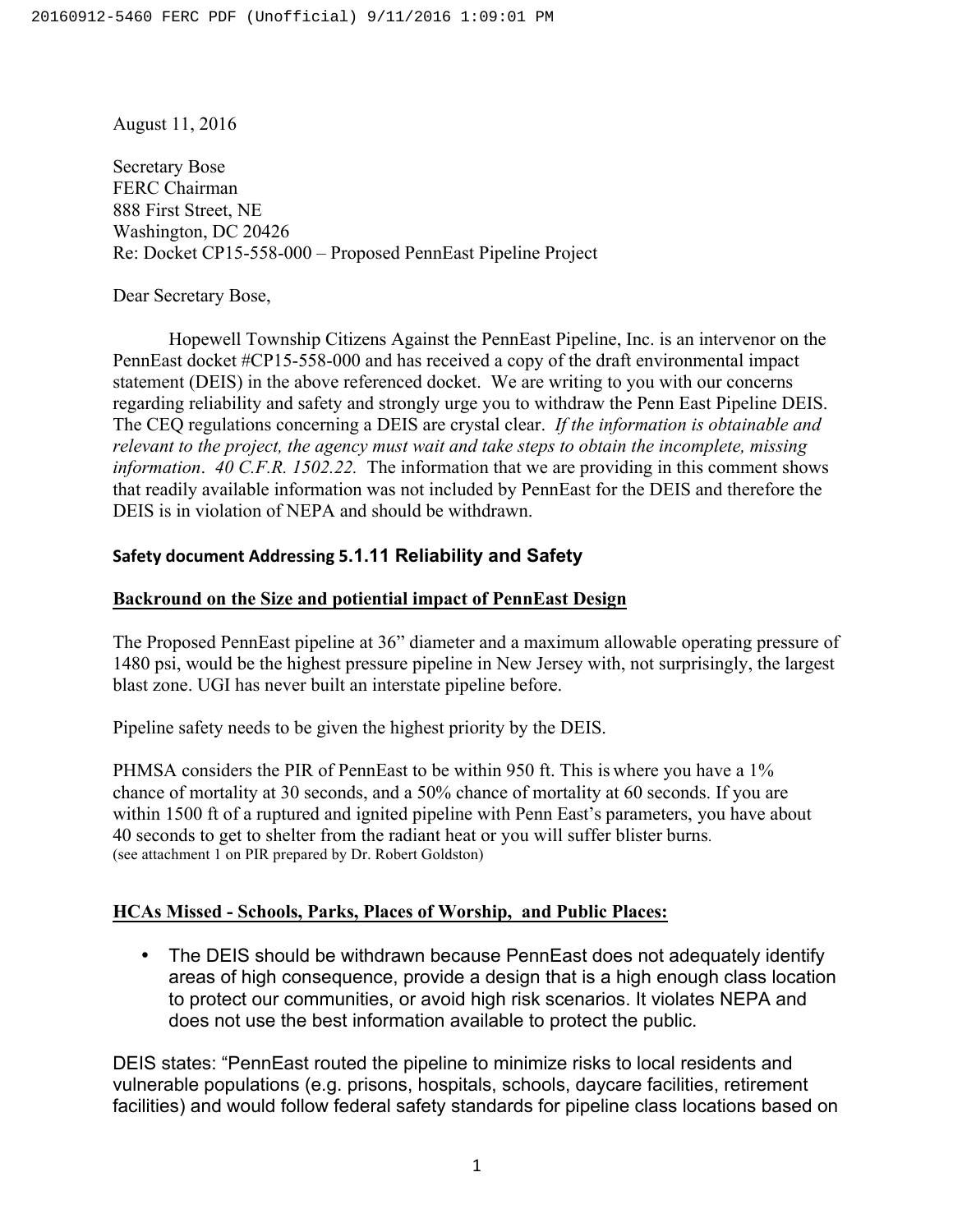population density." Section 5.0 CONCLUSIONS AND RECOMMENDATIONS

However, PennEast does not accurately list all areas that should be identified as High Consequence Areas (HCAs), and the class location that is assigned to the listed HCAs is still below the Class 4 location that is regulated in NJ. It is difficult to align the rational that PennEast gives for the selected HCA areas because no specificity of the site is given. See table *G-21*

PHMSA guidelines defines HCAs as:

*'The HCAs may be defined in one of two ways. In the first method, an HCA includes: current Class 3 and 4 locations; any area in Class 1 or 2 where the potential impact radius23 is greater than 660 feet and there are 20 or more buildings intended for human occupancy within the potential impact circle24; or any area in Class 1 or 2 where the potential impact circle includes an identified site. An "identified site" is an outside area or open structure that is occupied by 20 or more persons on at least 50 days in any 12-month period; a building that is occupied by 20 or more persons on at least 5 days a week for any 10 weeks in any 12-month period; or a facility that is occupied by persons who are confined, are of impaired mobility, or would be difficult to evacuate."* 

An HCA is any location that is deemed especially sensitive or important, or where evacuation may be difficult (a school, a busy and often crowded park, a hospital).

The DEIS does not state any of the additional Integrity Management plans that will be in place for HCAs or show any change of, or rational for, maintaining the low class locations for these sites.

Below is a list of all schools/public facilities that are *not* listed as HCAs and are within .75 miles of the proposed route centerline. To be clear, these are locations that PennEast has missed and has NOT proposed elevating their status to an HCA.

| <b>School</b>                                | <b>Nearest Approx.</b><br><b>Mile Marker</b> | To<br><b>Centerline</b> | Tο<br><b>Centerline</b><br>(Miles) | To 100'<br><b>Construction</b><br><b>ROW</b> | To 100'<br><b>Construction</b><br><b>ROW (Miles)</b> |
|----------------------------------------------|----------------------------------------------|-------------------------|------------------------------------|----------------------------------------------|------------------------------------------------------|
| Lawrenceville Montessori Pennington          | 114.02                                       | 2.800 ft                | $0.53$ miles                       | $2,750$ ft                                   | $0.52$ miles                                         |
| Stony Brook Elementary School,<br>Pennington | 114.02                                       | 3600                    | 0.68 miles                         | $3,550$ ft                                   | 0.67 miles                                           |
| Mercer County Equestrian Center              | 113.7                                        | 3000                    | 0.57 miles                         | $2.950$ ft                                   | 0.56 miles                                           |
| Making Waves Swim School<br>Pennington       | 113                                          | $1.300$ ft              | $0.25$ miles                       | 1,250 $ft$                                   | $0.24$ miles                                         |
| Hopewell Township Municipal Ball<br>Fields   | 110.6                                        | 375                     | 0.07 miles                         | 325 ft                                       | 0.06 miles                                           |
| Hopewell Valley Schools Pennington           | 110.1                                        | 6,300 ft                | $1.19$ miles                       | $6,250$ ft                                   | $1.18$ miles                                         |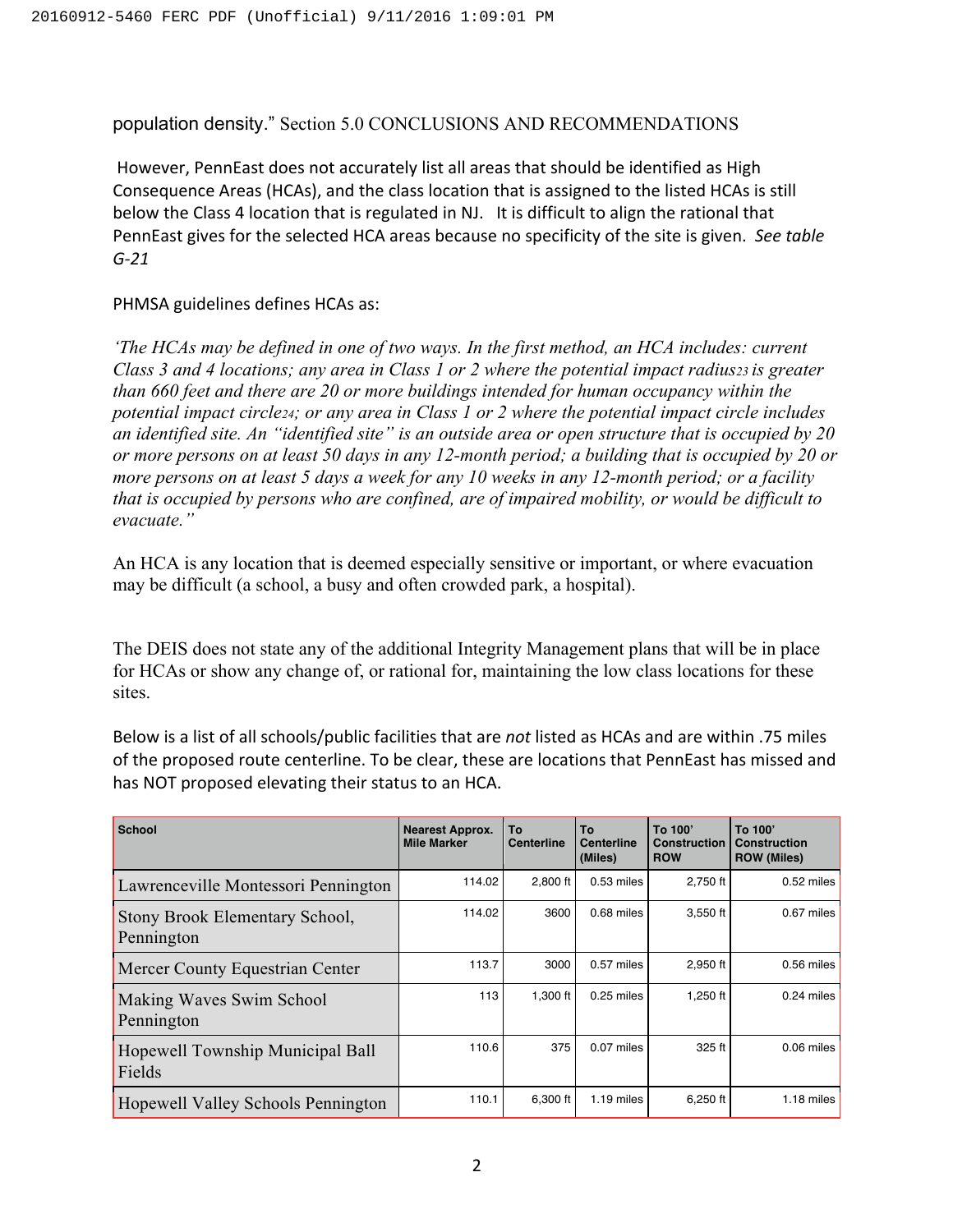| Timberlane Middle Pennington                    | 109.8 | 3,850 ft   | $0.73$ miles | 3,800 ft   | $0.72$ miles |
|-------------------------------------------------|-------|------------|--------------|------------|--------------|
| Hewitt Park West Amwell                         | 103.5 | 875        | $0.17$ miles | 825 ft     | $0.16$ miles |
| West Amwell Twp Elementary<br>Lambertville      | 101.3 | 1,500 ft   | 0.28 miles   | $1,450$ ft | 0.27 miles   |
| South Hunterdon Library South<br><b>Branch</b>  | 101.3 | 515 ft     | 0.1 miles    | 465 ft     | $0.09$ miles |
| Halfpint Day Care and Preschool,<br>West Amwell | 101.3 | 500        | $0.09$ miles | 450 ft     | $0.09$ miles |
| E.S.C. School Lambertville                      | 101.1 | $1,500$ ft | 0.28 miles   | 1,450 ft   | 0.27 miles   |
| Kingwood Township School<br>Frenchtown          | 90.7  | 3,900 ft   | 0.74 miles   | 3,850 ft   | 0.73 miles   |
| Frenchtown Public School<br>Frenchtown          | 87.2  | 2,500 ft   | 0.47 miles   | $2,450$ ft | $0.46$ miles |
| Secret Garden Montessori,<br>Frenchtown         | 87.1  | 2150       | $0.41$ miles | $2,100$ ft | 0.4 miles    |
| Grace Fellowship Church                         | 83.6  | 1550       | 0.29 miles   | 1,500 ft   | 0.28 miles   |

Below is the full list of all schools/churches/parks within 1 mile of the proposed pipeline centerline which are not mentioned by name in the DEIS. It is clear from this list that any stated attempt to "minimize risks to local residents and vulnerable populations (e.g. prisons, hospitals, schools, daycare facilities, retirement facilities)" is lip service only.

| <b>School</b>                                             | <b>Nearest</b><br>Approx.<br><b>Mile</b><br><b>Marker</b> | To<br><b>Centerline</b> | To<br><b>Centerline</b><br>(Miles) | To 100'<br><b>Construction</b><br><b>ROW</b> | To 100'<br><b>Construction</b><br><b>ROW (Miles)</b> | To 400'<br><b>Survey</b><br><b>Corridor</b> | To 400'<br><b>Survey</b><br><b>Corridor</b><br>(Miles) | <b>Notes</b>                                        |
|-----------------------------------------------------------|-----------------------------------------------------------|-------------------------|------------------------------------|----------------------------------------------|------------------------------------------------------|---------------------------------------------|--------------------------------------------------------|-----------------------------------------------------|
| Lawrenceville<br>Montessori<br>Pennington                 | 114.02                                                    | 2,800 ft                | 0.53 miles                         | 2,750 ft                                     | 0.52 miles                                           | 2,600 ft                                    | $0.49$ miles                                           |                                                     |
| <b>Stony Brook</b><br>Elementary<br>School,<br>Pennington | 114.02                                                    | 3600                    | 0.68 miles                         | 3,550 ft                                     | 0.67 miles                                           | 3,400 ft                                    | 0.64 miles                                             | Distance to<br>ball fields; not<br>on original list |
| <b>Mercer County</b><br><b>Equestrian Center</b>          | 113.7                                                     | 3000                    | 0.57 miles                         | 2,950 ft                                     | 0.56 miles                                           | 2,800 ft                                    | 0.53 miles                                             | Not on original<br>list                             |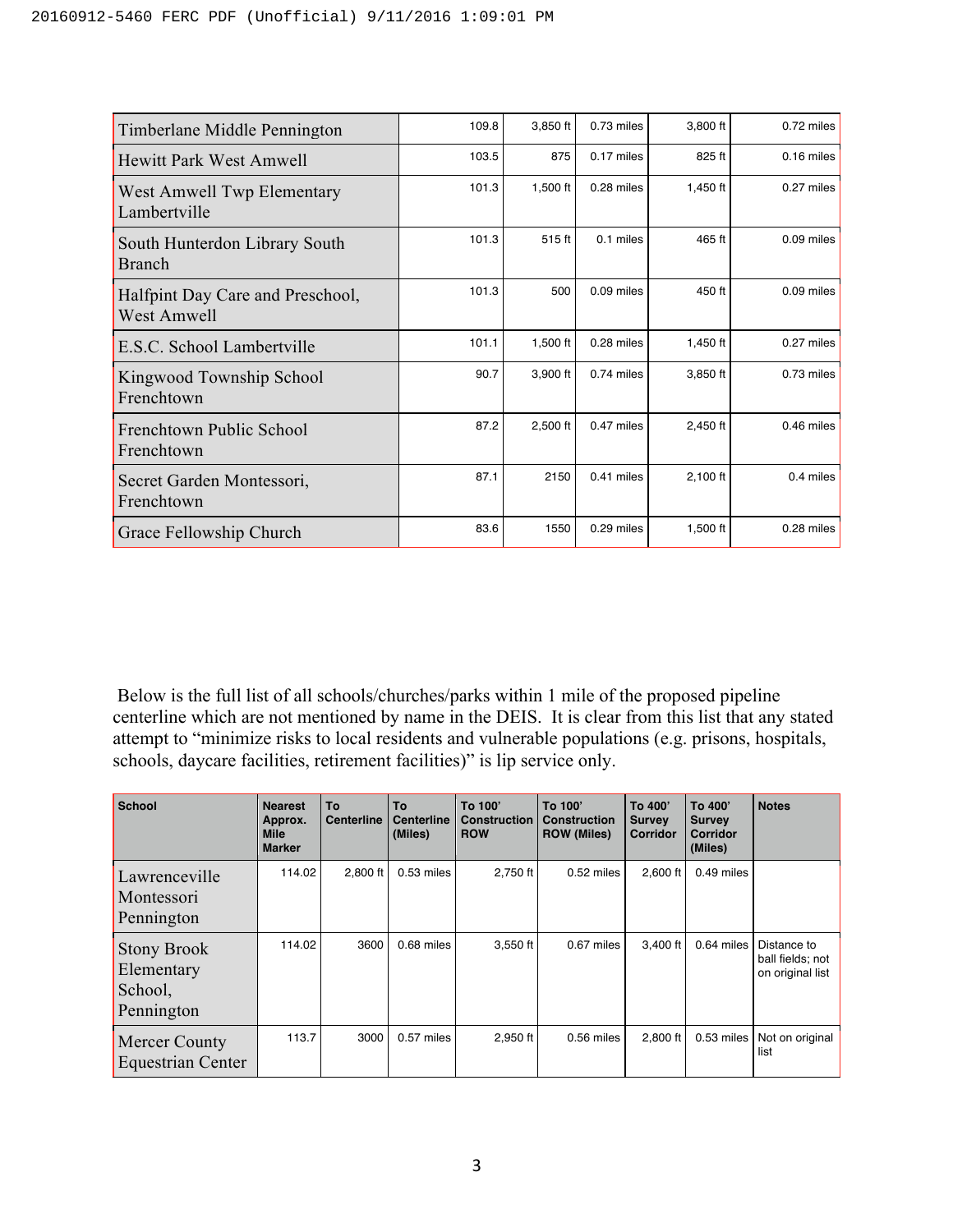| <b>Making Waves</b><br>Swim School<br>Pennington                          | 113   | 1,300 ft | 0.25 miles | 1,250 ft   | 0.24 miles | $1,100$ ft | 0.21 miles   |                                                                                  |
|---------------------------------------------------------------------------|-------|----------|------------|------------|------------|------------|--------------|----------------------------------------------------------------------------------|
| Pennington<br>Children's<br>Academy<br>Pennington                         | 112.9 | 4,080 ft | 0.77 miles | 4,030 ft   | 0.76 miles | 3,880 ft   | 0.73 miles   |                                                                                  |
| The Learning<br>Experience,<br>Pennington                                 | 112.6 | 2300     | 0.44 miles | 2,250 ft   | 0.43 miles | 2,100 ft   | 0.4 miles    | Not on original<br>list                                                          |
| <b>Bright Horizons</b><br>Day Care<br>Pennington                          | 111.5 | 275 ft   | 0.05 miles | 225 ft     | 0.04 miles | 75 ft      | 0.01 miles   | Distance to<br>parking lot                                                       |
| Hopewell<br>Township<br>Municipal Ball<br>Fields                          | 110.6 | 375      | 0.07 miles | 325 ft     | 0.06 miles | 175 ft     | 0.03 miles   | Not on original<br>list                                                          |
| Hopewell Valley<br>Schools<br>Pennington                                  | 110.1 | 6,300 ft | 1.19 miles | 6,250 ft   | 1.18 miles | 6,100 ft   | 1.16 miles   |                                                                                  |
| Timberlane<br>Middle<br>Pennington                                        | 109.8 | 3,850 ft | 0.73 miles | 3,800 ft   | 0.72 miles | 3,650 ft   | 0.69 miles   | Distance to<br>ball fields                                                       |
| Washington<br><b>Crossing Nature</b><br>Center,<br>Washington<br>Crossing | 108.1 | 5,400 ft | 1.02 miles | 5,350 ft   | 1.01 miles | 5,200 ft   | 0.98 miles   |                                                                                  |
| Howell Living<br>History Farm,<br>Hopewell                                | 105.6 | 725 ft   | 0.14 miles | 675 ft     | 0.13 miles | 525 ft     | 0.1 miles    | Not on original<br>list                                                          |
| <b>Hewitt Park West</b><br>Amwell                                         | 103.5 | 875      | 0.17 miles | 825 ft     | 0.16 miles | 675 ft     | $0.13$ miles | Not on original<br>list                                                          |
| The Jesus School,<br>Lambertville                                         | 102.4 | 4700     | 0.89 miles | 4,650 ft   | 0.88 miles | 4,500 ft   | 0.85 miles   | Not on original<br>list                                                          |
| Lambertville<br>Public School,<br>Lambertville                            | 102.3 | 4,900 ft | 0.93 miles | 4,850 ft   | 0.92 miles | 4,700 ft   | 0.89 miles   | Distance to<br>ball fields; not<br>on original list                              |
| <b>West Amwell</b><br><b>Twp Elementary</b><br>Lambertville               | 101.3 | 1,500 ft | 0.28 miles | $1,450$ ft | 0.27 miles | 1,300 ft   | 0.25 miles   | Bracketed on<br>two sides,<br>second side is<br>2,100' from<br>school<br>grounds |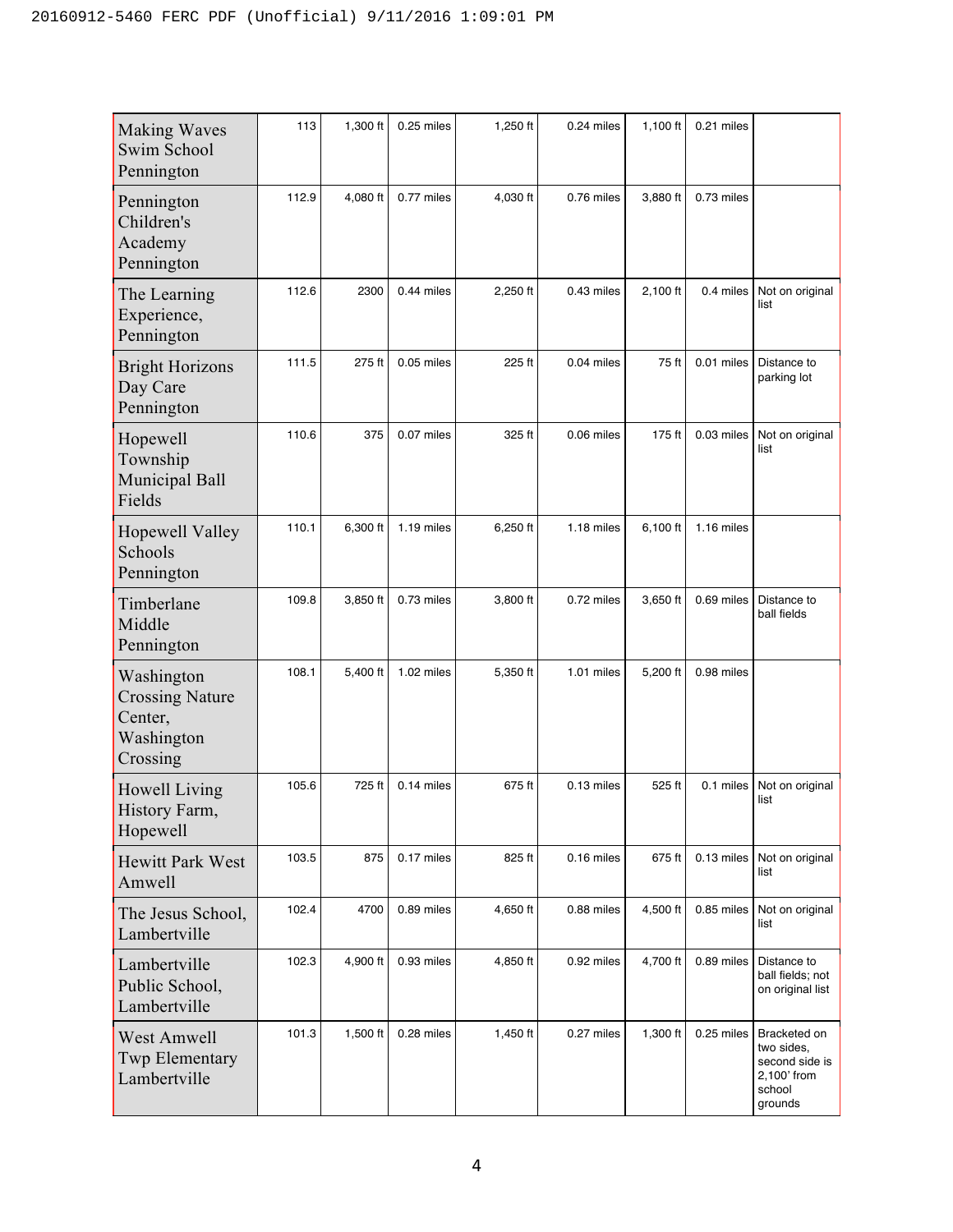| South Hunterdon<br>Library South<br><b>Branch</b>                | 101.3 | 515 ft   | 0.1 miles  | 465 ft     | 0.09 miles | 315 ft     | 0.06 miles   |                                                     |
|------------------------------------------------------------------|-------|----------|------------|------------|------------|------------|--------------|-----------------------------------------------------|
| <b>Halfpint Day Care</b><br>and Preschool,<br><b>West Amwell</b> | 101.3 | 500      | 0.09 miles | 450 ft     | 0.09 miles | 300 ft     | $0.06$ miles | Not on original<br>list                             |
| E.S.C. School<br>Lambertville                                    | 101.1 | 1,500 ft | 0.28 miles | 1,450 ft   | 0.27 miles | 1,300 ft   | 0.25 miles   |                                                     |
| Sarah Dilts Park<br>Stockton                                     | 98.2  | 5,300 ft | 1 miles    | 5,250 ft   | 0.99 miles | 5,100 ft   | 0.97 miles   |                                                     |
| Kingwood<br>Township School<br>Frenchtown                        | 90.7  | 3,900 ft | 0.74 miles | 3,850 ft   | 0.73 miles | 3,700 ft   | 0.7 miles    |                                                     |
| Frenchtown<br><b>Public School</b><br>Frenchtown                 | 87.2  | 2,500 ft | 0.47 miles | 2,450 ft   | 0.46 miles | 2,300 ft   | 0.44 miles   |                                                     |
| <b>Secret Garden</b><br>Montessori,<br>Frenchtown                | 87.1  | 2150     | 0.41 miles | $2,100$ ft | 0.4 miles  | 1,950 $ft$ | 0.37 miles   | Not on original<br>list                             |
| Alexandria Park<br>Milford                                       | 85.1  | 4,650 ft | 0.88 miles | 4,600 ft   | 0.87 miles | 4,450 ft   | 0.84 miles   |                                                     |
| Grace Fellowship<br>Church                                       | 83.6  | 1550     | 0.29 miles | 1,500 ft   | 0.28 miles | 1,350 ft   | 0.26 miles   | Not on original<br>list; distance to<br>ball fields |

### **Industrial HCA risks CXST Crossing:**

- Due to the high safety risks of the CSXT crossing, geotechnical investigations need to be fully implemented prior to the end of the DEIS period, not right before construction, in order to ensure pubic safety and properly evaluate the risks of the project.
- In addition, we insist that a detailed plan be submitted by PennEast prior to the end of the DEIS period that includes alternatives to all HDD crossings if and when HDD fails. Given the recent difficulties of the Transco Leidy line Southeast Expansion to successfully complete HDD drilling in rock that is part of the same formation moderately fractured Hornfels (fine-grained metamorphic rock formed by contact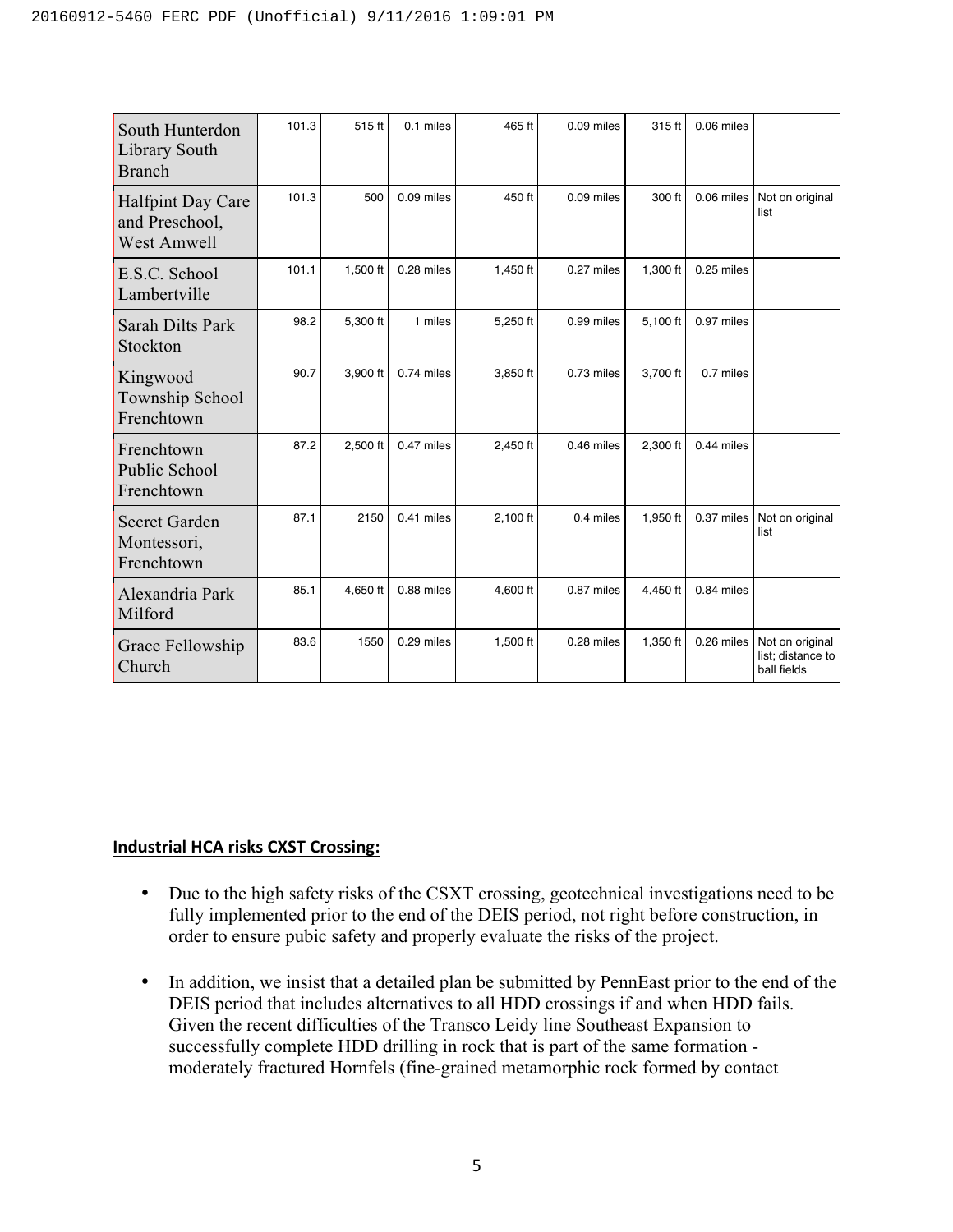between mudstone, shale and other rock types and hot magma). Additionally, the steep slopes that will be encountered will exacerbate potential HDD problems.

- Depth of CSXT crossing needs to be evaluated for accident and terrorist risks (more on terrorism later in the comment)
- The recent major changes to the DEIS submitted to FERC in the reports sent 8/31/16 warrant a 45 say extension for the public comment period. A DEIS should not be like an ongoing resource report but released as a finished and complete product to which the public can have ample time to reply.

The CSXT rail line crossing in Hopewell Township New Jersey is an area that is listed as an HCA, but not listed by name in the table. It was originally proposed in the DEIS to be an HDD crossing, but now 'bore method' crossing is proposed for under the CSXT railroad line. This is of particular concern because it is a transit line for the highly inflammable Baakan Oil trains commonly referred to as "bomb trains". The combination of a combustible pipeline under a high terrorist threat train presents a very high risk to Hopewell Township. There is no actual drilling plan submitted as yet in the *Responses to DEIS Recommended Conditions* submission sent to FERC on  $8/31/16$ . It does not say how deep or for how far. Is it  $7'$ ? Is it  $8'$ ? This is a far cry form the 58' that was originally proposed for this dangerous crossing. No DEIS can be complete or reach any conclusions about public safety without this information. FERC needs to amend the following statements to address the newly proposed drilling changes. The incomplete and ever changing HDD investigation by PennEast brings the safety of this crossing into serious question.

### As stated in: 4.1.7 Geotechnical Investigations for the Proposed HDDs

*"Some field analysis is incomplete due to lack of permission to access the right-of-way to install borings, changes in the proposed alignment and design, and variation in geologic materials encountered requiring modifications in the drilling program*."

Some of the survey information that *was and is available should have been collected prior to the DEIS being released* and certainly prior to the DEIS's conclusions of 'no significant impacts' was reached. The oil train crossing area is listed as only a "partially complete" location. Clearly PEnnEast could have mobilized to gather the important information it needed. Not gathering available information goes agasint NEPA guildelines to use the best information available.

From TABLE 4.1.7-1 Status of Geotechnical Investigations for HDD Locations 111.4-111.9 CSXT Railroad Mercer *Partially Complete* (emphasis added)

## FERC concludes that:

*Prior to construction, PennEast should file with the Secretary the results of all outstanding geotechnical investigations and final planned design of each HDD crossing.* 4.1.7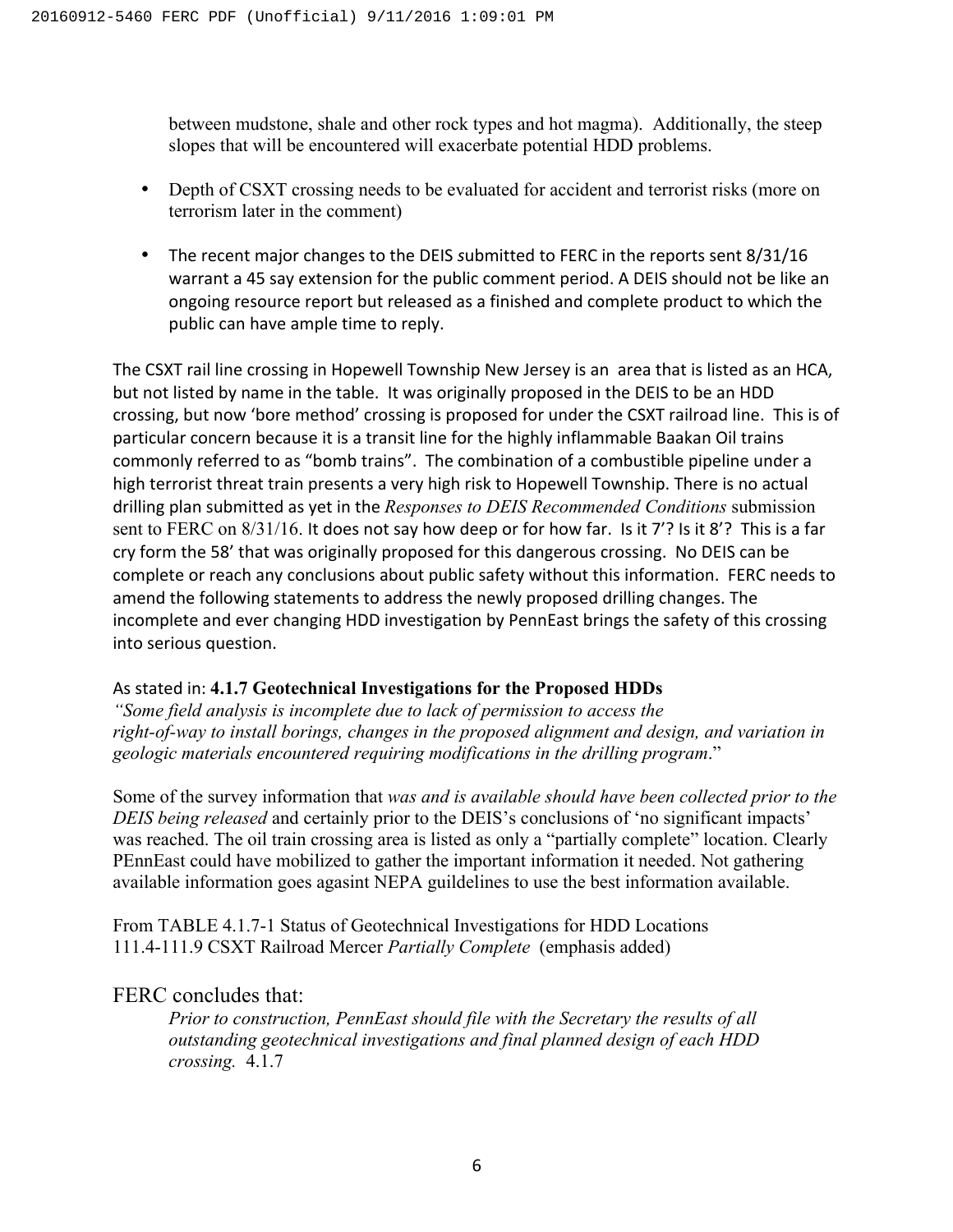As mentioned in our recommendations, prior to construction is far to late for the geotechnical investigations to be submitted. They are an essential part of the safety consideration for the project and should be part of the DEIS.

### **Swan Creek Reservoir:**

The lack of any information on the Swan Creek Reservoir in the DEIS is, at best, a major error on PennEast's part. This omission of known and available information is a gross violation of NEPA and the DEIS needs to be withdrawn immediately.

Swan Creek and DEIS Facts:

- Nowhere in the DEIS is the SUEZ Swan Creek Reservoir mentioned.
- The Swan Creek Reservoir and dam at mile post 102.5-103 and is not listed as a HCA
- Swan Creek is already listed as a High Hazard Dam by NJDEP defined as a dam thats failure would lead to probable loss of life of human beings and/or cause extensive property damage. In this case, the City of Lambertville is downhill.
- Swan Creek is the drinking supply for over 1,500 residents of Lambertville According to Suez Water Company executives, PennEast met with them once (last year?) and had only given them access for surface surveying and no geological borings were allowed, and that they had not heard from PennEast (or FERC, or any other agencies, companies, or organizations) about PennEast since that one meeting.
- The Division of Dam Safety of NJDEP was never contacted about risks to the dam by PennEast. (HTCAPP knows this because we asked the head of the division John Moyle and he was completely unaware of it and asked us to send him information.)
- The reservoir and water treatment plant constitutes Critical Infrastructure for the City of Lambertville.
- There is not mention of how the PennEast pipeline affect the hazard classification of the dam.
- There is no mention of how PennEast should be responsible for all dam modifications.
- A Dam breach analysis been not been performed for all upstream dams to determine impacts to the pipeline. Climate change is creating dramatic shifts in rainfall intensity and a dam breach could erode and undermine the pipeline.
- The Division of Dam Safety within NJDEP needs to be included in all dam evaluations and was NOT contacted by PennEast prior to the DEIS being released.
- The area around the dam is steep slopes with bedrock and will in all likelihood require blasting

### **Safety Risks of Karst Assessment Inadequacies**

• The DEIS should be withdrawn as missing information on Karst locations, impacts, and remediation plans are missing and the safety impacts to the public are far too grave to allow for any FERC evaluation to be made without this information.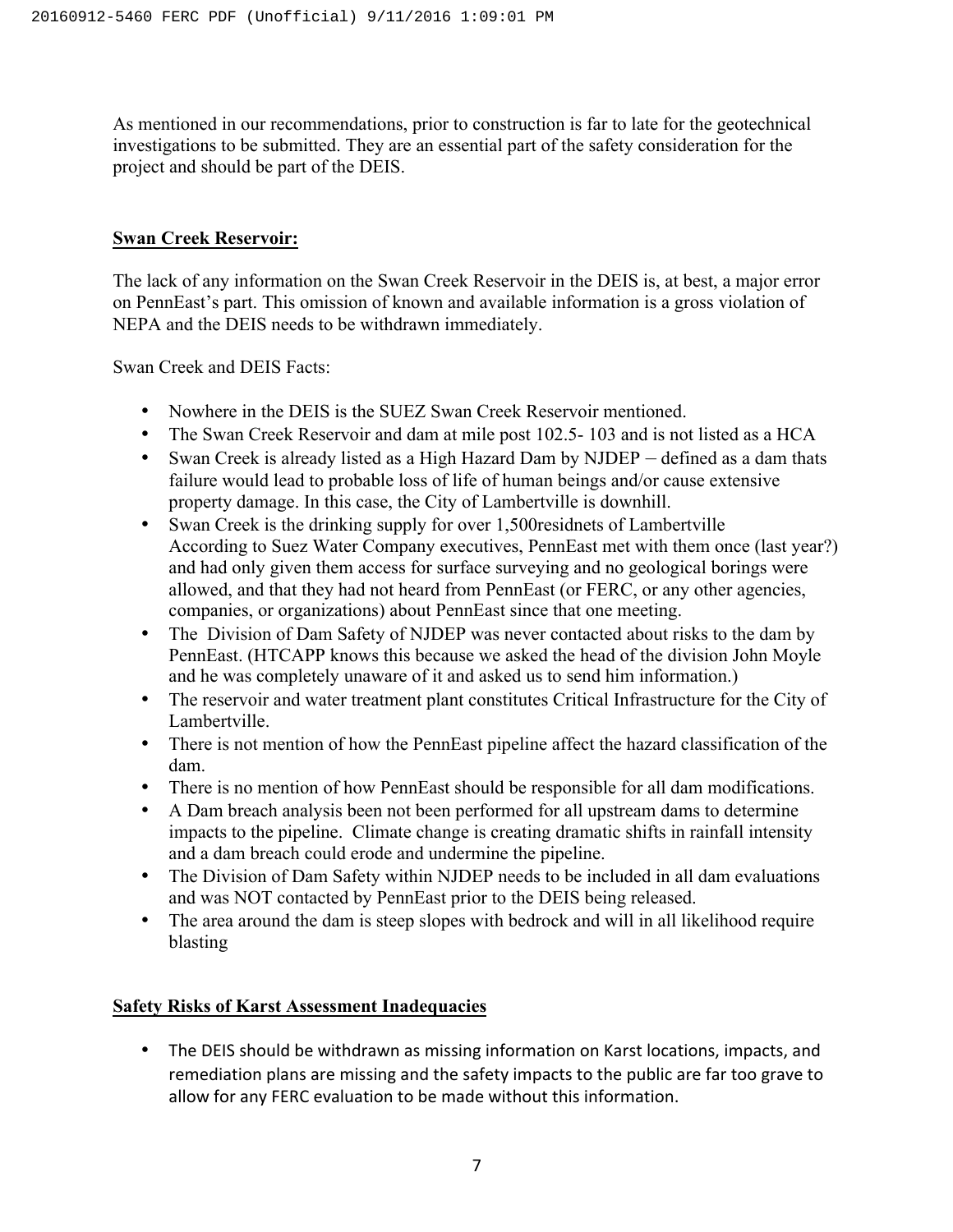Point 14 in the DEIS conclusions and Recommendations states that *"Prior to construction, PennEast shall file with the Secretary a final Karst Mitigation Plan that incorporates the results of all outstanding geophysical and geotechnical field investigations in karst areas including stream crossings proposed with the HDD method."* (Section 4.1.5.4)

This is because the *"risk of sink holes has been commented on by many people."* (Section 4.1.5.4)

The DEIS is not adequate as it does not include accurate information on karst locations along the route. In New Jersey, karst danger areas of Holland Township are not mentioned on the DEIS. There is a history of many documented sinkholes in the exact area where the route begins in Holland Township, on river Road, and continues till it crosses both 627/Riegelsville Rd. and Church Road.

Sinkholes can impair travel and timely responsiveness to emergencies. If the valve at the Gilbert Interconnect does not work, becomes flooded, or compromised for any reason, the residents between the two crossings and the NRG Gilbert Power Plant are completely shut off with no access to exit roads or for emergency crews to access the area as 627/Riegelsville Rd. and would be shut off at the southern end as well by potentially the Gilbert Lateral and the Warren Glen (which crosses 627/Riegelsville Rd. twice).

### **Susquehanna River Crossing Risks** (see attached previously submitted attachment #2)

• The DEIS should be withdrawn until and IF safe crossing of the Susquehanna at the chosen site can be determined.

*Prior to the end of the draft EIS comment period, PennEast should file with the Secretary the results of its ongoing evaluation of potential presence of working and abandoned mines near the proposed crossing of the Susquehanna River. The evaluation should include documentation of coordination with the Pennsylvania Bureau of Abandoned Mine Reclamation, and should identify any specific design or mitigation measures. (Section 4.1.5.4)*

Yet, the recent *Attachment 1* in *Responses to DEIS Recommended Conditions* submission sent to FERC on 8/31/16 states "*PennEast has conducted and continues to gather, review, and complete a thorough investigation via inspection of historical mine records, records of past remediation activities, and discussions with the Pennsylvania Department of Environmental Protection (PADEP) Bureau of Abandoned Mine Reclamation."* 

This is not **results** of an investigation. This is currently still an ongoing investigation. Phrases like *'are not likely to find" or "Where the Pipeline has the potential to intersect historic mine workings," or "PennEast plans to conduct field investigations where necessary to validate the historic information gathered" Attachment 1* in *Responses to DEIS Recommended Conditions* should NOT be counted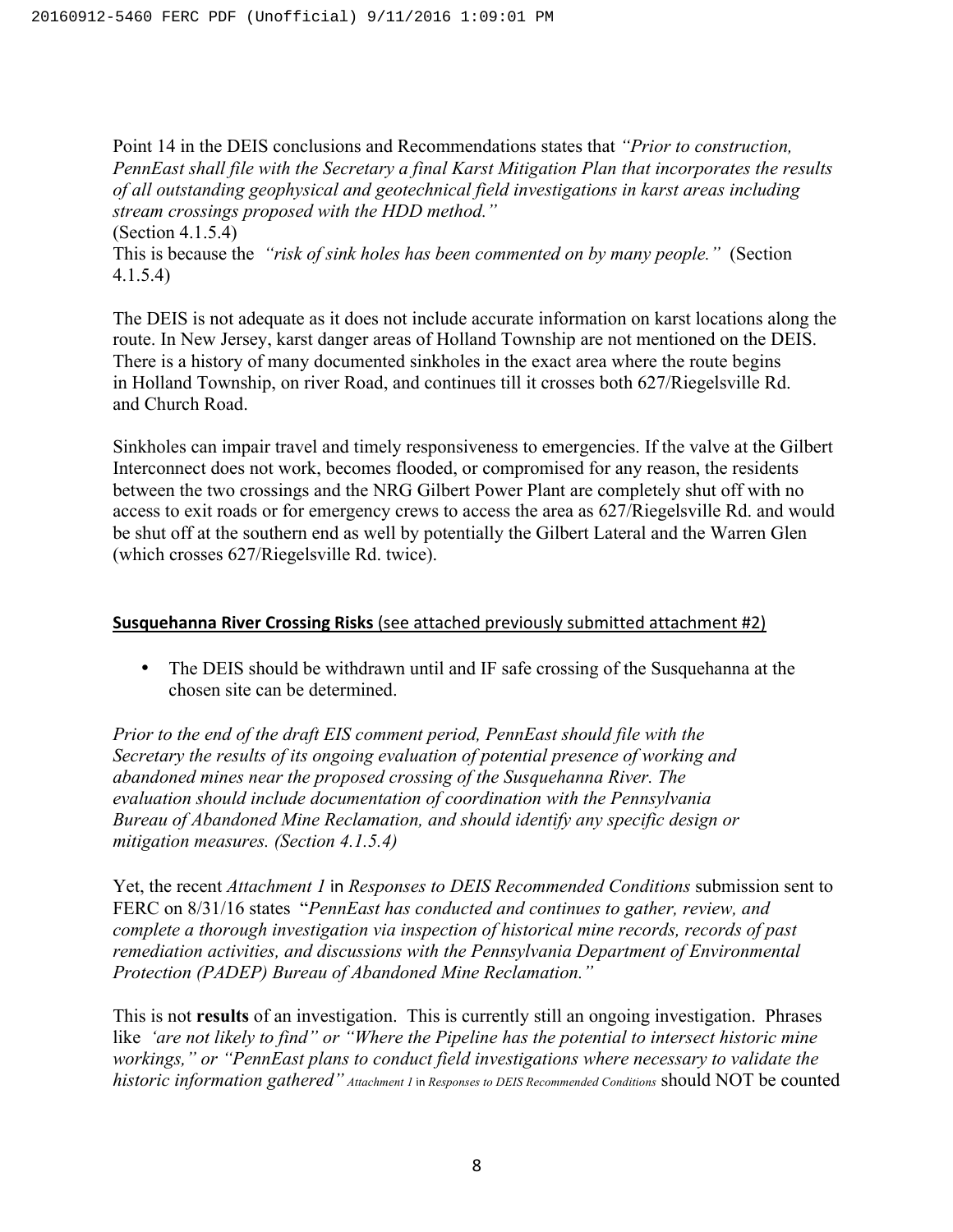as acceptable safety standards for a crossing that threatens everyone downstream, the future integrity of the pipeline, and the safety of the pipeline workers themselves.

PennEast itself states that the area is riddled with mines from as far back as the 1920s. It is highly unlikely that all historic data from that time is an accurate template for current conditions or that data was recorded to 100% accuracy.

PennEast used Abandoned Mine Lands Inventory System (AMLIS) data and admits that *"These AMLIS locations are a generalized indication of the vicinity and types of hazards which exist, however, it should be noted their coordinates do not indicate the precise location of a hazardous feature, but rather an area.*" *Attachment 1* in *Responses to DEIS Recommended Conditions* Taking a puzzle piece approach that uses imprecise information to guess at what's underground is reckless and FERC needs to hold PennEast to a higher standard that protects public safety.

There is also no mention of the high risk of ice scouring in the river and how the depth of pipe needed to avoid mines correlate with a depth low enough to avoid the thick ice formations that are typical to the Susquehanna River. More data on that needs to be provided and included in the crossing information.

And, nowhere in the recent data submissions is there any information, even vague speculation, on how the construction impacts and blasting would impact existing mine shafts 50 or 100' away. Because, THERE IS NO SUBMITTED BLASTING PLAN.

Lastly, the experts hired by PennEast – Vatsal Shah, a newly minted Ph.D, P.E., is a geotechnical engineer, not an abandoned mine specialist or geologist. The possible dire consequences of accidents at this site make this the inappropriate time and place for on-the-job training by someone from a related but vastly different field with a different perspective and agenda. Tetra Tech needs to hire experienced abandoned mine experts and geologists to evaluate this site further.

## **Blasting and Rock Removal**

• Having no completed blasting plan included in the DEIS is unacceptable. Considering that much of the route, especially in Hunterdon and Mercer County NJ will require blasting because of the hard bedrock, not submitting a completed blasting plan prior to FERC making a decision about the impacts of the pipeline on the DEIS is negligent of PennEast and irresponsible of FERC. The DEIS should be withdrawn until a complete and detailed blasting plan is in place.

The DEIS states:

*" Rock removal would be accomplished through conventional backhoe excavation, ripping*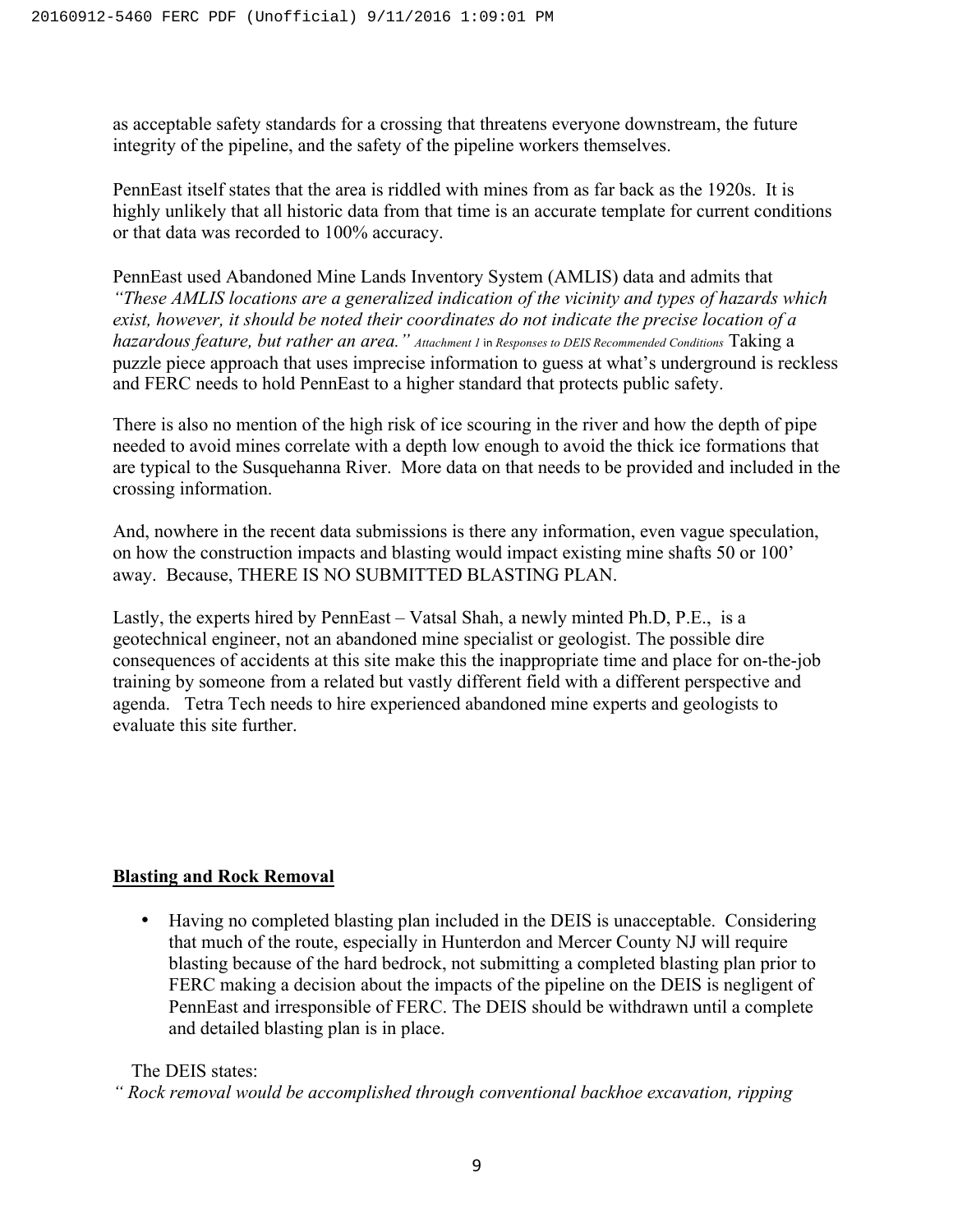*with a bulldozer, pneumatic hammering, or blasting. The technique utilized would be dependent on the hardness of the bedrock, fracture susceptibility, volume, and location. PennEast would perform all blasting according to federal and state safety standards and in accordance with their Blasting Plan to be implemented by the blasting contractor. Excess rock would be hauled off-site to an approved quarry for disposal."* 2.0 – Description of Proposed Action - Page 2-13

• There is no blasting plan submitted the DEIS is grossly incomplete.

# and…

*Prior to construction, PennEast shall file with the Secretary, for review and written approval by the Director of the OEP, a revised Blasting Plan that includes a review of potential effects on cultural resources, including caves, rockshelters, and aboveground historic structures, and how those impacts will be addressed. (Section 4.9.5)*

• We request that this review be submitted prior to the end of the DEIS period, not construction, so that FERC can assess the application.

# and…

*If blasting must occur to remove bedrock, timing restrictions would be put into effect and may include blasting prohibition during breeding season(s) and/or other restrictions as detailed in the Blasting Plan, which includes pre- and post-blast surveys. 4.1.6 Rock Removal and Blasting*

• Timing restrictions must be **mandatory** and follow all Department of Fish and Wildlife requirements regarding proper surveying time periods and breeding/nesting/and migratory seasons appropriate to the species.

# **Quarries**

- Considering the limitations of using PPV as a distance safeguard predictor, we ask that the DEIS be withdrawn, and that PennEast be required to further examine the potential stresses to pipelines by pre-testing the specific sites using a smart micro seismic monitoring system. Any pipeline in the quarry area should implement a permanent on site smart micro seismic monitoring system to assure continued safety and alert to any potential danger of excessive pipeline strain.
- The Hatch Mott MacDonald information that forms the basis of the mathematical conlusions for safe blasting distance is flawed in that it minimizes the explosive charge weight per delay, W, to 1 lb/delay, which is at least 1000 times smaller than actual charge weights used in commercial blasting at the Trap Rock Quarries.
- The Table 1 of the report in the DEIS imprudently relies on a Siskind paper regarding particle velocities (PPV) caused by blasting. Siskind et al. in the US Bureau of Mines RI 952A This report only reviewed macroscopic results of pipe damage over a short timeframe of blasting exposure in sand and clay, rather than long term, microscopic results of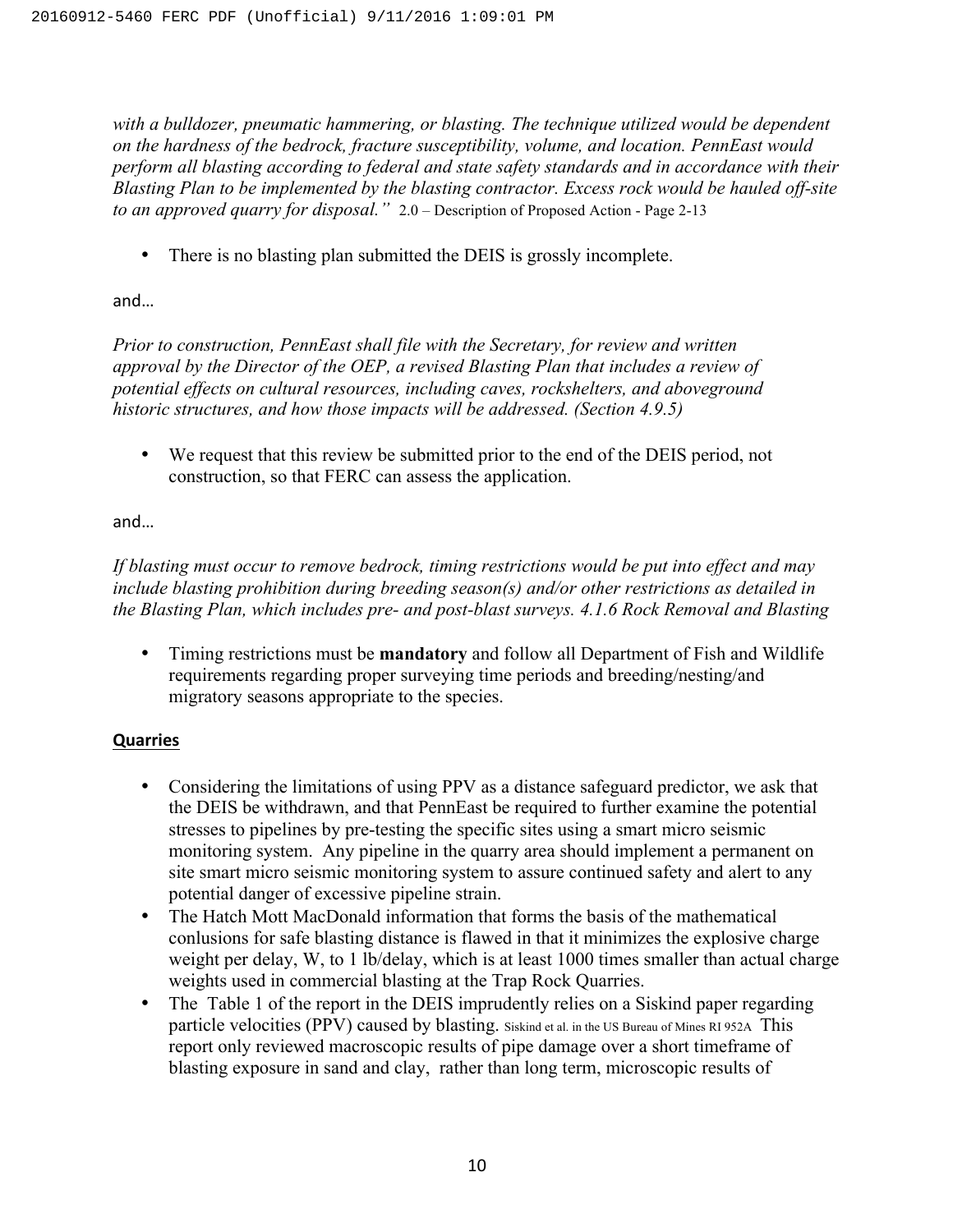continued blasting and its associated scatter in diabase rock conditions that would actually lead to the corrosive damage and pipe strain that befall PennEast.

• No accurate review of conditions of the Trap Rock Quarries and PennEast have been made and the DEIS is incomplete and to date, false.

#### The DEIS states:

*In New Jersey, the damage-limiting threshold is based on a PPV of 2 inches per second14. By rearranging the scaling relationship equation to solve for the minimum separation distance based on a PPV limit of 2 inches per second, a safe separation distance of 32 feet between the pipeline and blasting should be maintained to avoid pipeline safety concerns. 4-5 DEIS*

There is gas industry research, such as a report by Southwest Research Institute, that shows that using peak particle velocity (PPV) as developed by as a marker for the impacts on underground infrastructures such as pipelines is a incomplete method for determining Pipeline strain and safety integrity. PPV is designed for measuring impacts to above ground structures such as historic buildings, and assessing blast-generated ground vibrations on buildings. Crandell (1949), not below ground high pressure pipelines. Stating the obvious that "a pipeline is not a building' the report shows how PPV measures do not accurately correlate with pipeline strain.

As the Southwest Research Institute writes in their paper,

"After a review of several particle velocity equations in the literature, it is shown that the velocity data from actual blast sites, such as that recorded in this study and in many others, exhibit considerable scatter. Consequently, with the kind of scatter that is possible in peak velocity and pipe stress data, any correlation attempted between these two parameters would have a low level of accuracy and confidence." Pipeline Response to Blasting in Rock, Pipeline Council International, Inc., Edward D. Esparza, P.E., September 1991

Additionally, different types of rock and different sites convey seismic waves differently. One cannot in a lab accurately predict on sight conditions. Pipeline Response to Blasting in Rock, Pipeline Council International, Inc., Edward D. Esparza, P.E., September 1991

PennEast uses a mathematical formula to determine a 32 foot blasting distance for what would be the highest pressure pipeline in New Jersey. This "in the lab" approach shows just how out of touch, and frankly inexperienced with on the ground safety realities PennEast really is. The blasting weight that PEnnEast has used in it's analysis is 1000x less that Trap Rock Quarry uses. The bedrock is diabase, not sand or clay that is the basis of the calculations upon which the formulas are based. That means the force travels farther that PennEast's formulas predict. Where is the multiple variables for different soil and rock types that may be encountered? And, the short 6-month timeframe in the Siskind et al. report that is the basis for PennEast's conclusions is not an appropriate measure when compared to the long term effects on the PE pipeline over decades from blasting. In addition, it is the multiple microscopic events such as localized oxidation of the metals (rusting) that can causes crack formation and failure under otherwise safe stresses. PennEast only based it's findings on a macroscopic, short-term model.

And we need to ask,where is the room for human error? Why is a safe margin not included or even thought of for that? Is the public supposed to trust that UGI, a pipeline company that has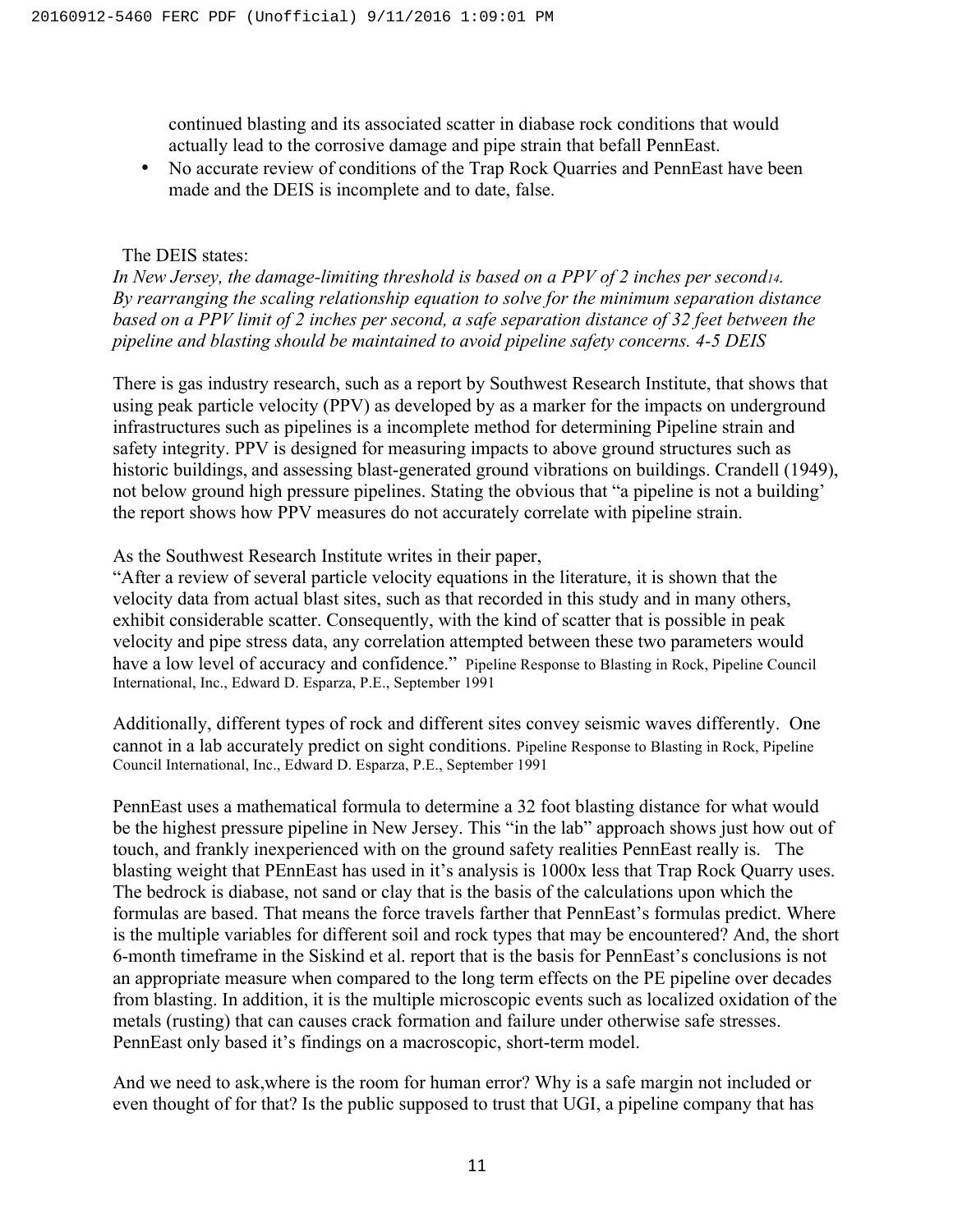NEVER built an interstate pipeline and wants to build PennEast to only class 2 specifications with less weld inspections than NJ requires for in-state pipelines, can safely anticipate the blasting impact of nearby quarries using a incorrect formulas?

# **Landslides**

• FERC must request that PennEast present and thoroughly analyze alternative routes that would have lower safety risks and similar or lower environmental impacts, by avoiding the complex safety issues and environmental sensitivity of the Very High Hazard Slopes at MP 80.8R in Holland Township NJ. PennEast has not proven that they can safely transverse this site and the DEIS violates NEPA if this available information is not provided.

The DEIS states that even under much higher ground vibrations, the main risk to pipelines would be where the pipeline is buried along a hillside coupled with saturated unstable soils that could become displaced laterally during an earthquake. PennEast has identified areas to perform additional field work to assess this potential and it is discussed further in Section 4.1.5.2.

DEIS Conclusions and Recommendations states in point #13:

Prior to construction, PennEast shall file with the Secretary results of the outstanding Phase 2 and 3 portions of the Geohazard Risk Evaluation Report and include the following in its pipeline design geotechnical report:

a) an evaluation of liquefaction hazards along the pipeline route and at the proposed compressor station site;

b) a final landslide hazard inventory;

c) any specific measures and locations where specialized pipeline design will be implemented to mitigate for potential liquefaction or landslide hazards; and d) a post-construction monitoring plan. (Section 4.1.5.2)

There are serious landslide Safety Risks at Holland Township MP 80.8R: The Map in the DEIS on page 4-8 fails to show any mentioned landslide risks found in NJ yet, in the DEIS – Alt 4 Geohazard Evaluation Rev B Part 2, Table 5a Very High Hazard Slope ID# 76 and 77 are shown at the highest risk levels.

The Inline inspection ("ILI") tools that PennEast would use to check on the pipeline cannot discover the most serious threats to pipeline integrity that most likely would be introduced by the risks of falling rocks and loose stones inherent in high landslide areas.

While various ILI technologies have advanced over the past four decades to varying degrees depending on the class of anomaly to be identified and sized, the ability to reliably identify and evaluate certain imperfections will depend on the type of anomaly and the tool's technical approach, development and various tolerances. For the most likely and unfortunately insidious anomaly threats that can be introduced from landslides; dents with stress concentrators (i.e., dents with cracks, corrosion or gouges) and just plain surface gouges, ILI tools are not reliable at either accurately identifying or sizing (i.e., discovery). R.Kuprewicz, Evaluation of Transco's 42-inch Skillman Loop submissions to FERC concerning the Princeton Ridge, NJ segment, June 26, 2014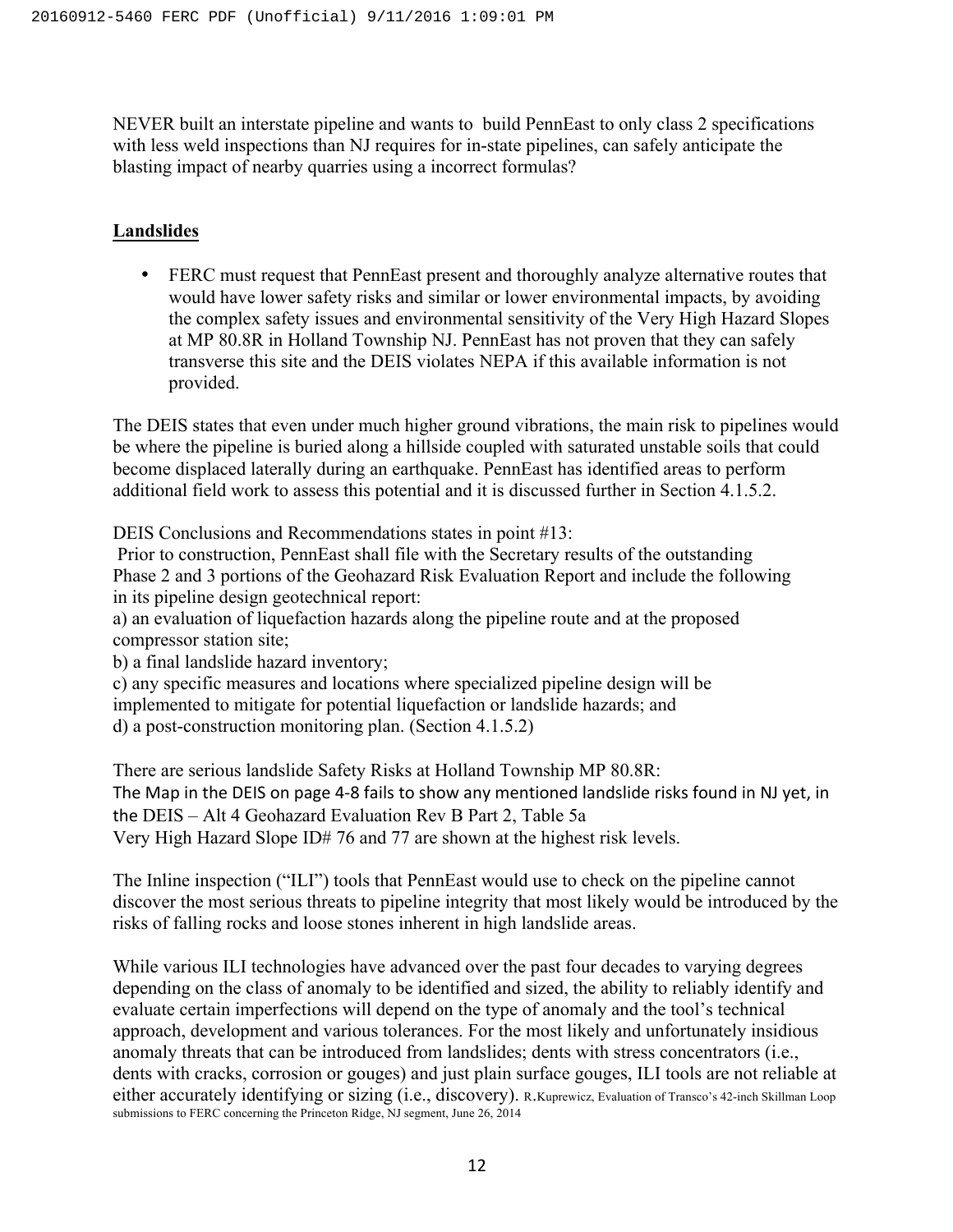Falling rocks like those from the Holland Township 'narrows' would definitely qualify as a anomaly threat to pipelines that would be hard to detect before an unfortunate incident would occur.

### **Contaminated Soils**

- The DEIS should be withdrawn until such time as a contamination plan can be designed.
- The DEIS should be withdrawn because readily available information on existing ground contamination in Hopewell Township is not included in DEIS.

### The DEIS states:

*If contaminated soils or groundwater are encountered during construction, PennEast would follow protocol in its Unexpected Contamination Encounter Procedures. This plan includes procedures to test for contaminants if suspect soils are encountered as well as management and disposal of contaminated soils at a licensed disposal facility. From 5.0 – Conclusions and Recommendations*

and…

*Prior to construction, PennEast shall file with the Secretary an updated Unanticipated Discovery of Contamination Plan for the Project to identify the management and field environmental professionals responsible for notification for contaminated sites. (Section 4.3.1.7)*

Given the serious consequenses to ground water, a 'Unanticipated Discovery of Contamination Plan for the Project' should be submitted prior to the DEIS being finalized. Leaving such an important factor to the last minutes puts communities at risk.

TABLE 4.3.1-6 Sites with Potential Groundwater Contamination crossed by the Project.

Missing from the DEIS is readily available data on the site at mile marker post 112.8R (a.k.a. Station 5955+84 of contamination at the Pennington circle at route 31 related to leakage from the fuel tanks for the former Mobil Gas Station that was formerly located at the now Lukoil site. *LNA Service Station #57703*

*NJDEP case #87-10-27-1632 (aka #90-03-07-0900) PI#003785*

This site has the potential to contaminate the well water of many local Hopewell Township residents. PennEast needs to reroute to avoid this site. Negative impacts are not unanticipated, but rather, very predictable. The existence of 3 gas stations at a pipeline crossing should have alerted PennEast to the possibility of ground contamination and triggered an investigation and a discussion with the DEP for that possibility. Failure to do that and obtain the readily available information is yet another instance of PennEast failing to follow NEPA. It is a violation of NEPA that this information is not included in the DEIS and the DEIS should be withdrawn.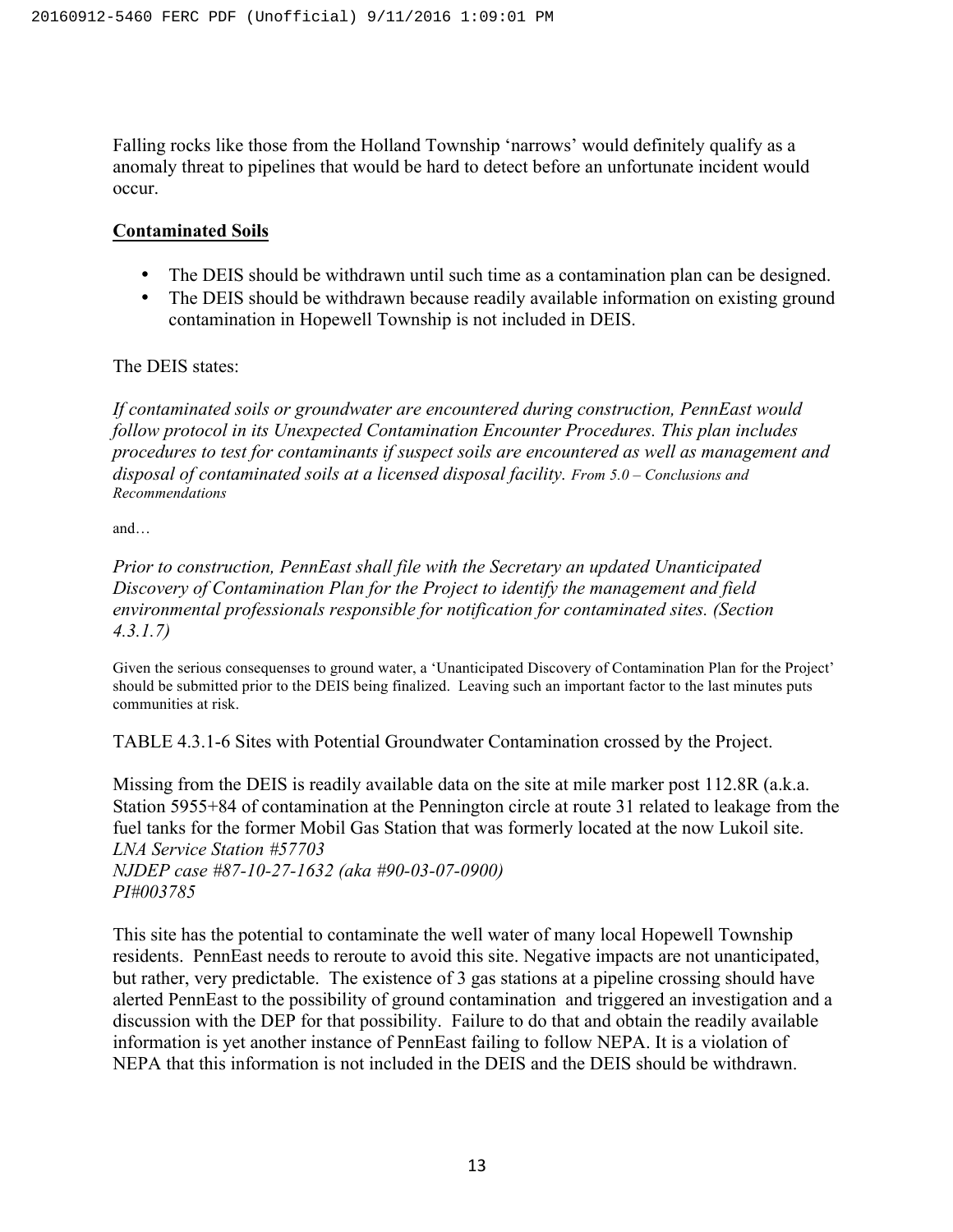### **Traffic Management Plan**

• Road safety is a priority that must be assessed before the DEIS reaches any conclusions about the impacts of the project.

#### The DEIS states that:

*"Prior to construction, PennEast shall file with the Secretary its final Traffic Management Plan, developed in conjunction with local public transportation and safety officials along the Project pipeline route." (Section 4.7.1.6)*

There are towns all along the route in New Jersey that have written about the small size of their roads that would be at risk of collapse from large construction vehicles, congestion problems along their highways, and negative impacts to commuters and businesses from road delays. Not having a plan in place that takes all of these impacts into account and provides safe alternatives to the current problems is unacceptable. PennEast and the DEIS have NOT acknowledged the many comments that were put on the docket concerning traffic issues and road damage. These present not only a socio-economic hardship for communities (as witnessed by a letter signed by 70 local businesses opposing the PennEast pipeline) but a safety hazard to anyone driving on our roads – including slow downs of emergency vehicles. A traffic safety plan is not a minor detail to be filled in later.

### **Risk assessment for emergency services**

• The DEIS should be withdrawn because an Emergency Response Plan has not yet been submitted for review by FERC. It is imperative that PennEast accurately determine *all* High Consequence Areas (they have *not* to date) and include these sites in a plan to protect communities in the event of an incident. Because the DEIS is missing important HCA information as well as a written Emergency Response Plan, it is incomplete.

*In addition, in accordance with 49 CFR 192.615, PennEast would prepare an Emergency Response Plan that would identify the coordination between PennEast and local emergency response and management personnel that would occur in the event of an incident. Section 4.8.4*

*The DOT prescribes the minimum standards for operating and maintaining pipeline Section facilities, including the requirement to establish a written plan governing these activities. Each pipeline operator is required to establish an emergency plan that includes procedures to minimize the hazards in a natural gas pipeline emergency. Key elements of the plan include procedures for: receiving, identifying, and classifying emergency events, gas leakage, fires, explosions, and natural disasters; establishing and maintaining communications with local fire, police, and public officials, and coordinating emergency response; emergency system shutdown and safe restoration of service; making personnel, equipment, tools, and materials available at the scene of an emergency; and protecting people first and then property, and making them safe from actual or potential hazards, including evacuating individuals and rerouting traffic as necessary to avoid any area that is deemed to be unsafe. Reliability and Safety 4-258*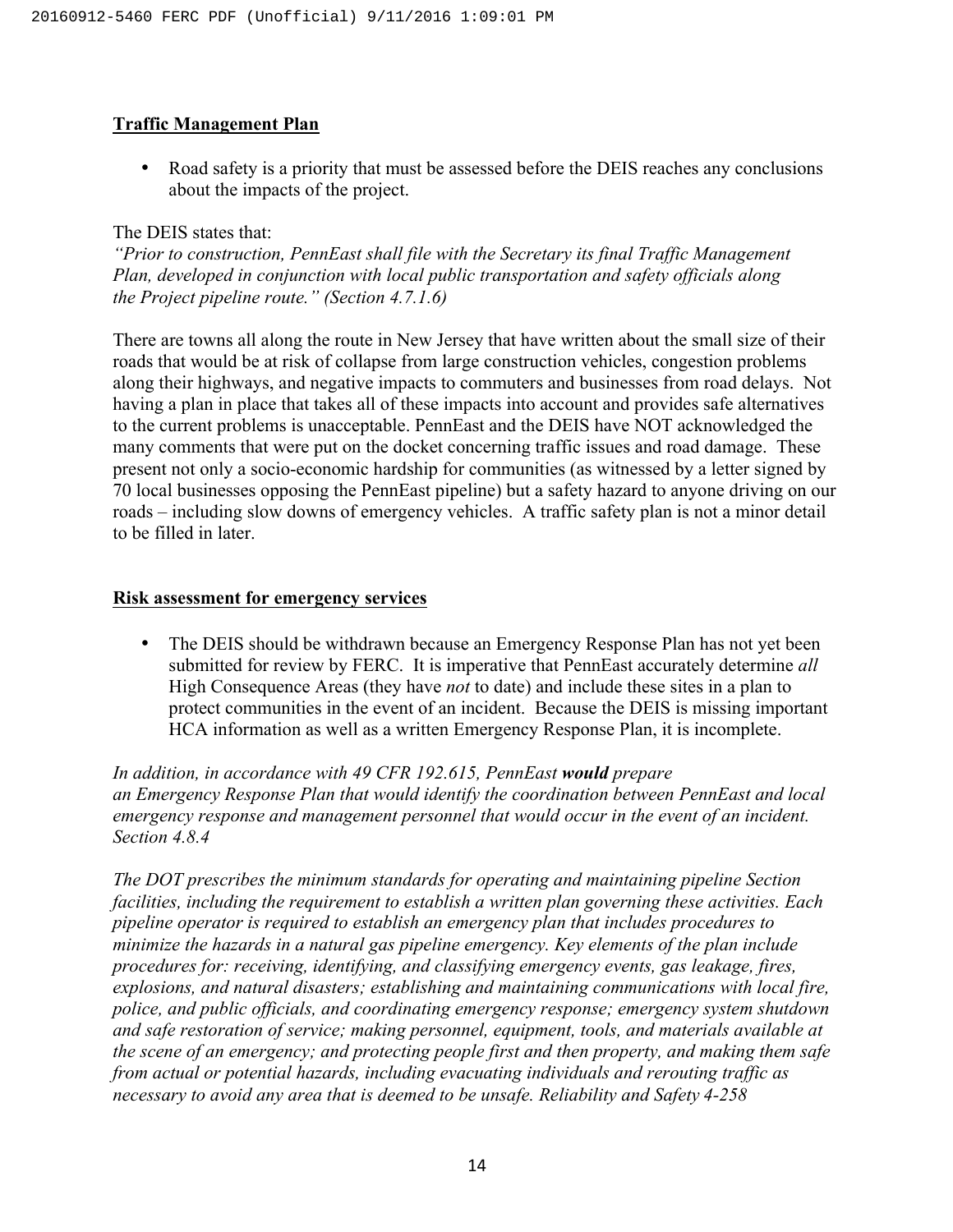### **Terrorist Threats**

• The DEIS should be withdrawn because it does not adequately address any detailed issues of terrorism by identifying high risk areas or consult with any law enforcement agencies for advice.

The DEIS is incomplete in that it does not answer any detailed questions about risks to people who live along the route, identify any areas of concern such as critical infrastructure it passes, or discuss coordination with and advice from with any other law enforcement agencies such as Homeland Security, NJ or PA State troopers, or county or town law enforcement officials. PennEast simply waving its hands in the air and saying "its unpredictable" is not taking responsibility for the potential terrorist targets it would be creating.

The DEIS on Terrorism: *"The Likelihood of future acts of terrorism or sabotage occurring that the Project facilities or at any of the myriad of natural gas pipeline or energy facilities throughout the United States is unpredictable given the disparate motives and abilities of terrorist groups. DEIS Section 4.11.4* 

PennEast would be the Highest pressure pipeline in NJ with the biggest blast zone. It crosses multiple gas and oil infrastructure sites and travel corridors and its terminus, a highly visible 2 ½ acre site sits in the middle of a residential housing development. PennEast has refused to share the plans for the terminus with Hopewell Township, siting national security concerns. The question FERC needs to seriously consider is how a site that is such a high threat that its construction details cannot be shared, be located in people's backyards?

### **Safety differences between Federal and New Jersey Regulations**

There is an inequity that exists in the current Federal class location system. In New Jersey, the most densely populated state in the country with 1215.4 people per Square mile as of 2014, the New Jersey Board of Public Utilities determined that:

*The State system for designing pipelines based on the class location in relation to population density, found at N.J.A.C. 14:7-1.3, requires all pipelines installed after the effective date of the proposed amendments to be designed to Class 4 pipeline location standards, the highest standard for similar pipelines designed under the Federal classification system at 49 CFR 192.5. This may result in some costs for pipeline operators, although most have voluntarily chosen to meet higher standards than Federally required. The State of New jersey has determined that the safety of all of it's residents is important and that while this may result in some costs for pipeline operators, to the extent that costs are incurred, the Board of Utilities has determined that these costs are justified in order to ensure safety."* http://www.nj.gov/bpu/pdf/rules/NGPRreadoption\_20090212.pdf

While we are aware that we cannot currently enforce New Jersey's higher safety standards on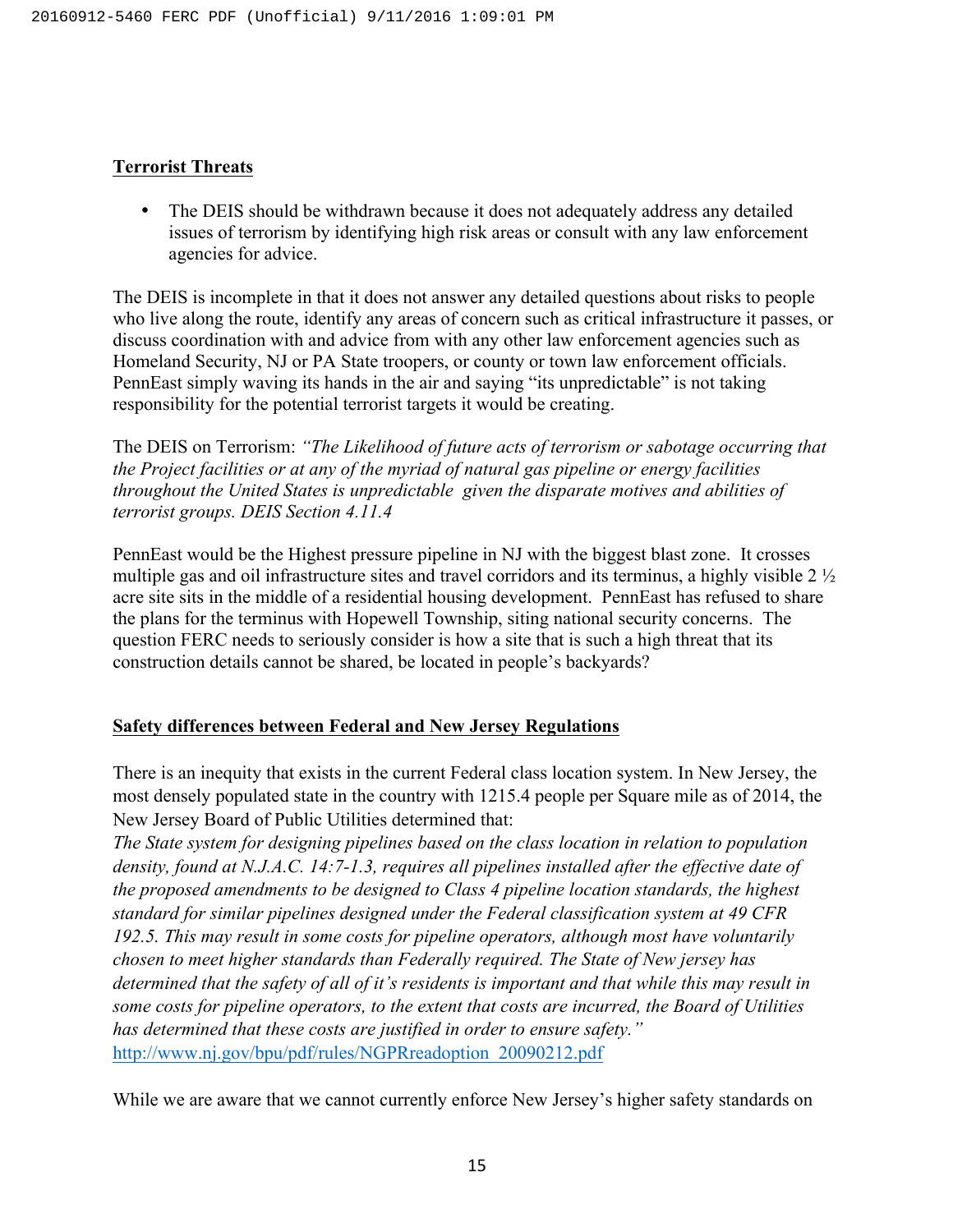transmission pipelines like PennEast that want to enter our state, we want to express that we are of the opinion that the lower federal standards that PennEast are employing are too weak to protect our citizenry and environment. Furthermore, we believe that the current federal class location system is a violation of people's  $11<sup>th</sup>$  Amendment Constitutional right to Equal Protection Under the Law. A person living in a rural home has as much right to safety as a person living in a city, or suburbia, or anywhere in the United States. The state should not be in the business of enacting regulations that deny anyones' rights to safety. Class locations designations should not be based on actuary tables that determine how much it will cost to repay for damages, but instead based on protecting the inestimable value of each and every human life.

Sincerely,

Patty Cronheim On behalf of: Hopewell Township Citizens Against the PennEast Pipeline 204 Penn View Drive Pennington NJ 08534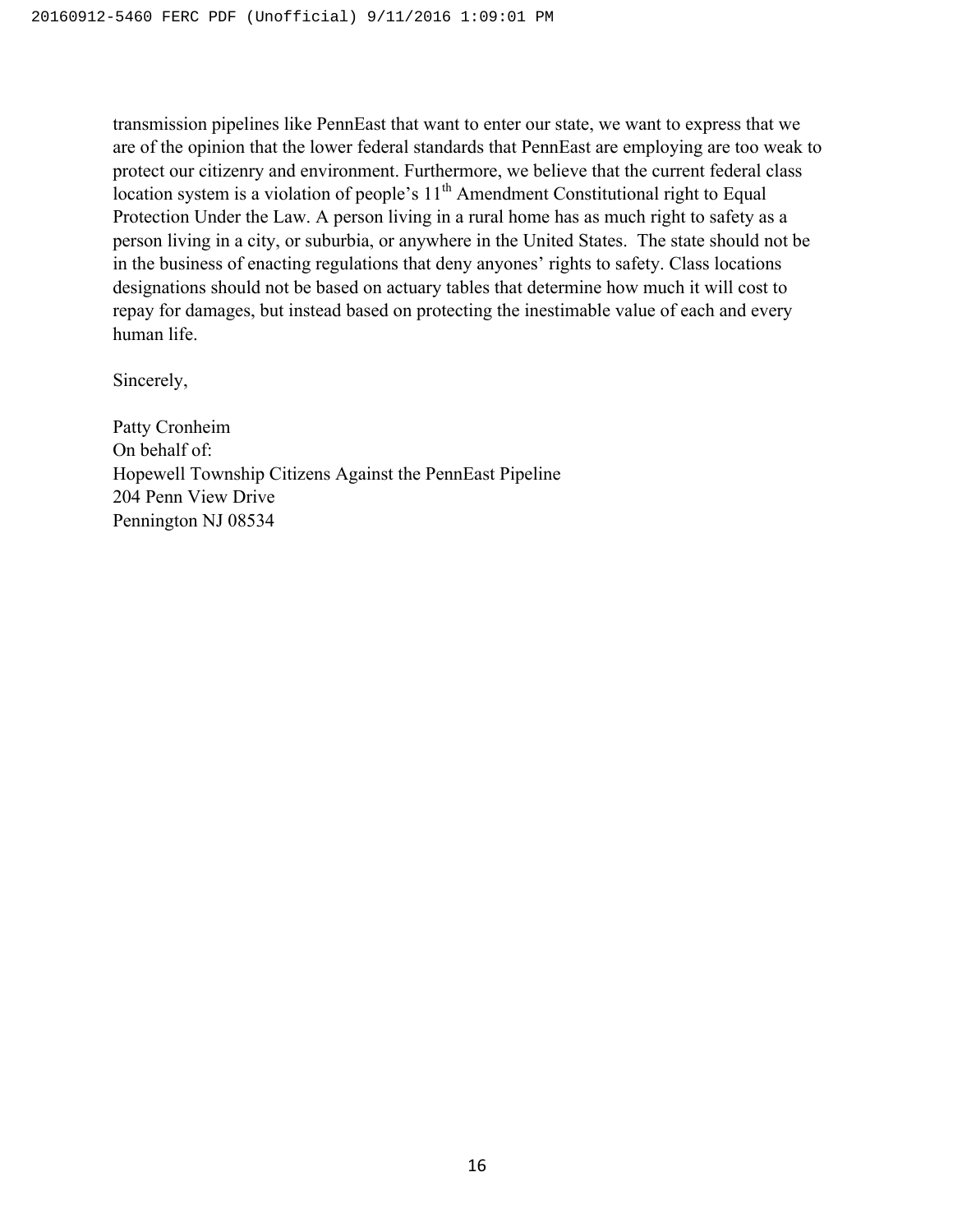### **Penn East Pipeline Danger Zones** Prepared for HTCAPP

#### **Heat Intensity Equation**

The Gas Research Institute's report GRI-00/0189 gives the radius at which a given intensity of heat flux will be experienced as:

 $r = \frac{2348 \, p \, d^2}{I_{th}}$  (ft) where  $I_{th}$  = threshold heat intensity (Btu/hr/ft<sup>2</sup>);  $p =$  line pressure (psi); and  $d =$  line diameter (in).

#### **Heat Flux Intensity Thresholds**

The GRI report table 2.1 (below) indicates that at  $2000$  Btu/hr/ft<sup>2</sup> 18.1 to 60.4 seconds of exposure will result in blister burns. The average of these two values is 39.5 seconds. Call it 40 seconds for simplicity. At 8000 Btu/hr/ft<sup>2</sup> one has a 50% chance of mortality after 31.4 seconds. Call it 30 seconds for simplicity. PHMSA considers the "High Consequence Area" arounda pipeline to extend to where the heat flux falls to 5000 Btu/hr/ft2, where the probability of mortality within 27 seconds is estimated to be 1%, and within 58.7 seconds is 50%. Call these 30 seconds and 60 seconds for simplicity. Note that if you want to use the equations in the column headers yourself, such as  $t^*I^{1.33} = 2300$  for time to 50% mortality, you must use Radiation Intensity or Heat Flux in kW/m2, shown in the second column.

| Radiation        | Radiation    | Time to                                                                                           | Time to Blister     | Time to Blister                                                                                                                                               | Time to 1%           | Time to 50%                  | Time to                     |
|------------------|--------------|---------------------------------------------------------------------------------------------------|---------------------|---------------------------------------------------------------------------------------------------------------------------------------------------------------|----------------------|------------------------------|-----------------------------|
| Intensity        | Intensity    | <b>Burn Threshold</b>                                                                             | Threshold - lower'  | Threshold - upper <sup>1</sup>                                                                                                                                | Mortality            | Mortality                    | 100% Mortality <sup>3</sup> |
| or Heat Flux     | or Heat Flux | (Eisenberg et al. 1975)                                                                           | $(Hymes 1983)^2$    | (Hymes $1983)^2$                                                                                                                                              | $(Hymes 1983)^2$     | (Hymes $1983$ ) <sup>2</sup> | (Bilo & Kinsman 1997)       |
| (Btu/hr $ft^2$ ) | $(kW/m^2)$   | $t^*1^{1.15} = 195$                                                                               | $t^*1^{1.33} = 210$ | $t^*1^{1.33} = 700$                                                                                                                                           | $t^*1^{1.33} = 1060$ | $t^*1^{1.33} = 2300$         | $t*11.33 = 3500$            |
| 1600             | 5.05         | 30.3                                                                                              | 24.4                | 81.3                                                                                                                                                          | 123.1                | 267.1                        | 406.4                       |
| 2000             | 6.31         | 23.5                                                                                              | 18.1                | 60.4                                                                                                                                                          | 91.5                 | 198.5                        | 302.1                       |
| 3000             | 9.46         | 14.7                                                                                              | 10.6                | 35.2                                                                                                                                                          | 53.4                 | 115.8                        | 176.2                       |
| 4000             | 12.62        | 10.6                                                                                              | 7.2                 | 24.0                                                                                                                                                          | 36.4                 | 79.0                         | 120.2                       |
| 5000             | 15.77        | 8.2                                                                                               | 5.4                 | 17.9                                                                                                                                                          | 27.0                 | 58.7                         | 89.3                        |
| 8000             | 25.24        | 4.8                                                                                               | 2.9                 | 9.6                                                                                                                                                           | 14.5                 | 31.4                         | 47.8                        |
| 10000            | 31.55        | 3.7                                                                                               | 2.1                 | 7.1                                                                                                                                                           | 10.8                 | 23.3                         | 35.5                        |
| 12000            | 37.85        | 3.0                                                                                               | 1.7                 | 5.6                                                                                                                                                           | 8.4                  | 18.3                         | 27.9                        |
| Note:            |              | 1) Hymes gives a thermal load range (210 to 700) rather than a single value for blister formation |                     |                                                                                                                                                               |                      |                              |                             |
|                  |              |                                                                                                   |                     | 2) the thermal load values given by Hymes are based on a revised interpretation of the results obtained by Eisenberg et al.                                   |                      |                              |                             |
|                  |              |                                                                                                   |                     | 3) Bilo and Kinsman assume that 100% mortality corresponds to a lower bound estimate of the thermal load associated with the spontaneous ignition of clothing |                      |                              |                             |

**Table 2.1 Effects of thermal radiation onpeople.**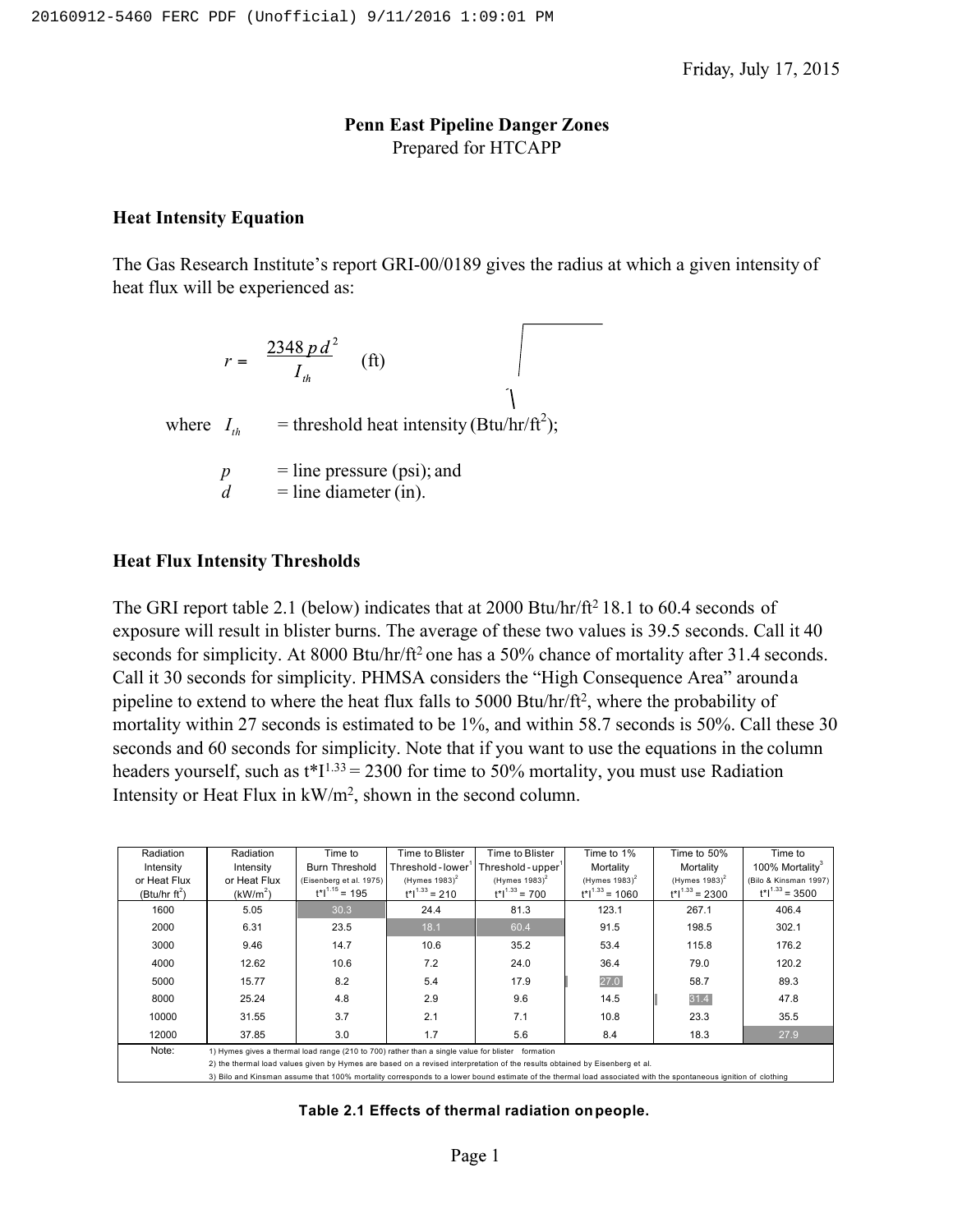Friday, July 17, 2015

### **Distance to these Heat Flux Intensities**

For Penn East values of 36" diameter and 1480 psi, we have 2000 Btu/hr/ft<sup>2</sup> radius = 1500 ft 5000 Btu/hr/ft<sup>2</sup> radius = 950 ft 8000 Btu/hr/ft<sup>2</sup> radius = 750 ft

### **In Sum**

If you are within 1500 ft of a ruptured and ignited pipeline with Penn East's parameters, you have about 40 seconds to get to shelter from the radiant heat or you will suffer blister burns.

If you are within 750 ft, you will have about 30 seconds to find shelter or you will have a 50% chance of mortality.

PHMSA considers the high consequence area to be within 950 ft for Penn East. This is where you have a 1% chance of mortality at 30 seconds, and a 50% chance of mortality at 60 seconds..

Prepared by: Dr. Robert Goldston Princeton University Prof. Plasma Physics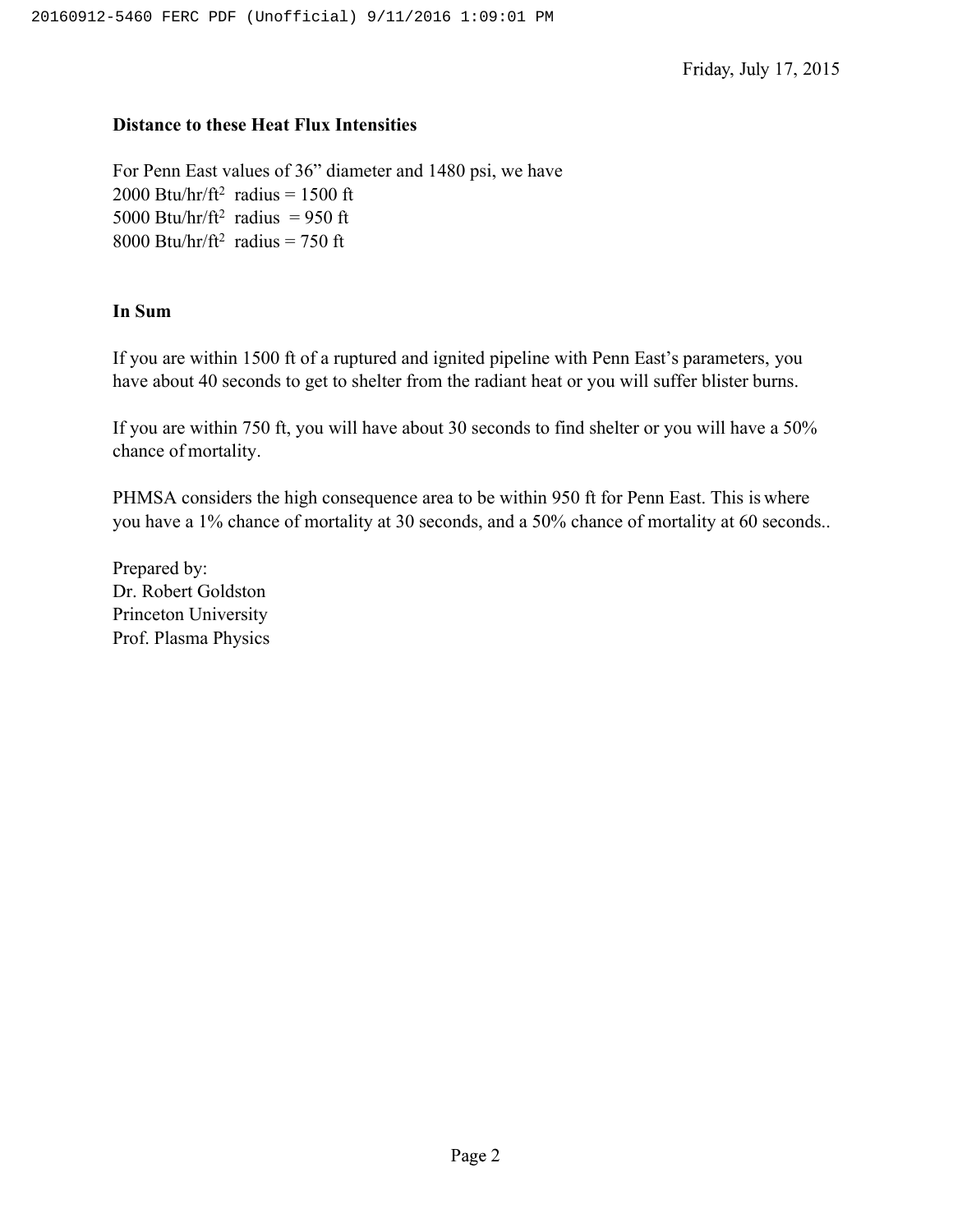Kimberly D. Bose, Secretary Federal Energy Regulatory Commission 888 First Street NE, Room 1A Washington, DC 20426

Dear Ms. Bose,

Subject: PF15-558 PennEast's Susquehanna River Plans

We are writing to protest the proposal and lack of information that PennEast has presented in their DEIS regarding their plans to cross the Susquehanna River. Crossing the Susquehanna in the Wyoming Valley in the vicinity of abandoned coal mines has the potential of creating a major environmental disaster. FERC would be responsible for this accident should they grant PennEast any construction permissions without first demanding thorough evaluation and proof that it would do no harm to the environment and the health of local communities.

In July, after being made aware of the danger of horizontal directional drilling under the Susquehanna because of riverbed instability and honeycomb of abandoned mines some of which have been dug beneath the river, PennEast announced plans to temporarily dam half the Susquehanna at a time and do an open crossing. Very few details have been provided and PennEast has not proven that this is a safe way to cross the river during and after construction.

From the minutes of a joint PADEP and PennEast meeting:

- PennEast proposed crossing the Susquehanna River using an open cut, dry crossing method.
- A horizontal directional drill at this location is too risky and would likely result in an inadvertent return of drilling fluid due to the approximately 100 feet of unconsolidated material under the river's bed and the presence of abandoned mines along this reach of the river.
- The engineering team is currently designing the crossing, but the general approach will be to install a Portadam at the upstream tip of Monocanonck Island, which is located in the center of the river, to divert flow to one side of the river. Bladder dams will be installed adjacent to the pipeline trench for further dewatering. After the pipe is installed under half of the river, the flow diversion, dewatering, and pipeline installation will be completed on the other half of the river.

Permitting PennEast to file or be given conditional permits without full details of their plans and the robust testing to ensure safety would be highly irresponsible.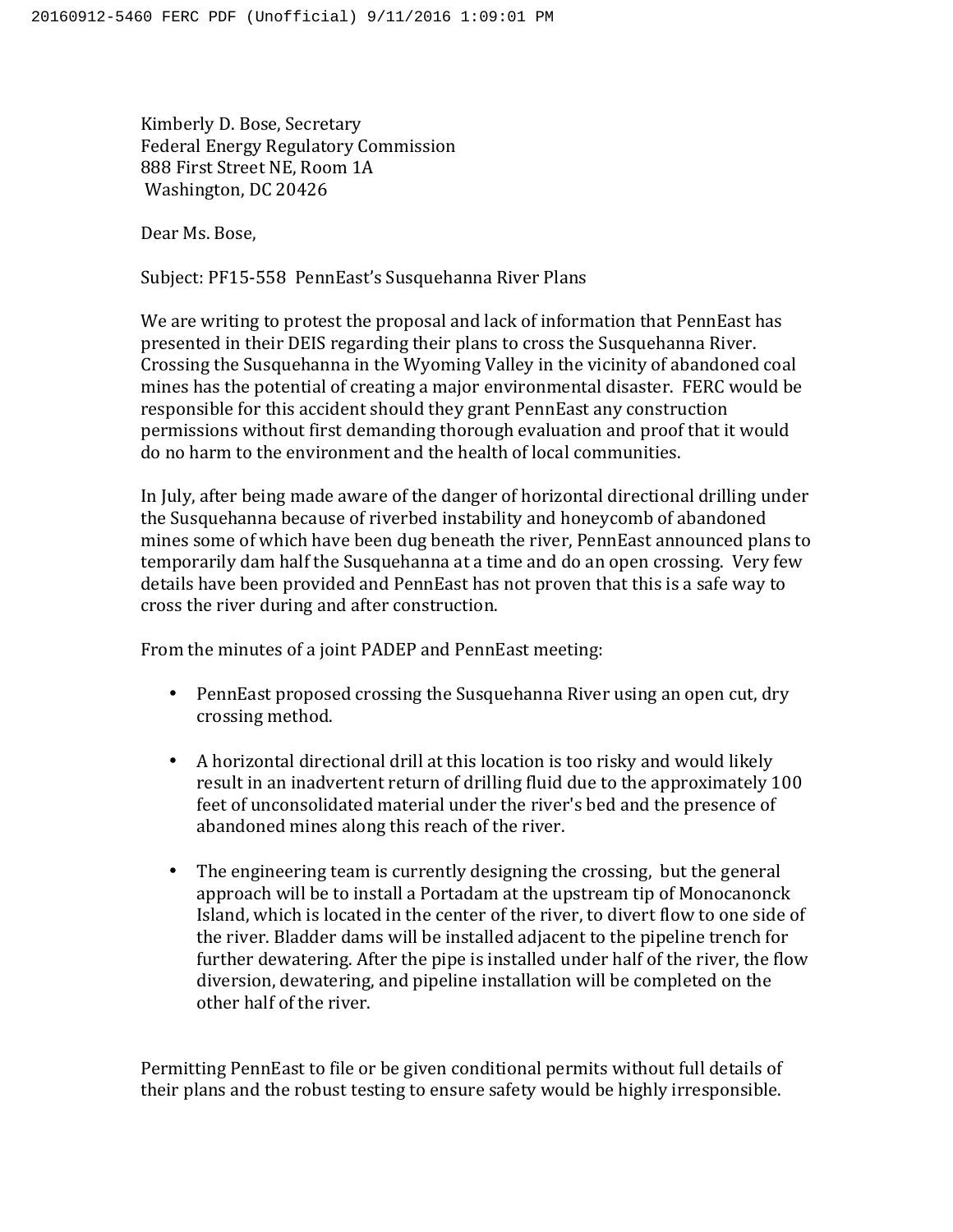Where are the comprehensive geological studies that demonstrate that they can SIMULTANEOUSLY:

(1) Bury 36" pipe deeply enough to withstand damaging scour from debris in the famously flood and ice jam prone Susquehanna http://www.wyofile.com/rivers-of-oil-standards-for-burying-oil-pipelinesprove-insufficient/

> http://insideclimatenews.org/news/06022015/yellowstone-oil-spillsexpose-threat-pipelines-under-rivers-nationwide

(2) Yet not trench so deeply, nor weigh too heavily upon, unstable mines with collapsing roofs that might be below the riverbed or its banks?

The Wyoming valley was mined extensively since the mid-1800s. Maps are missing. Wildcat miners left a legacy of unmapped mines. Coal seams beneath the river were indeed mined. PennEast's planned crossing is just two miles downriver from scene of the 1959 Knox Mine Disaster.

## Additionally:

- (3) Coal waste was routinely dumped into the river creating sediment piles 15-25 deep. Floods have probably washed out most, but buried deposits could still persist in deeper sediments.
- (4) More recently waste haulers dumped oil and contaminated toxic waste into several boreholes in the valley. Boreholes vent a interconnected networks of mines shafts, caverns, and waterways. Many are flooded. The core of the 5 square mile Butler Mine Tunnel drainage Superfund site is just a few miles upstream from planned PennEast crossing. Even though borehole is over .25 miles away, PennEast should be sharing maps of these mines and drainage areas since their exact boundaries are often unknown and miles apart. Released toxins from Butler could persist in downstream sediments that would be released by trenching.

"During mining operations, boreholes were drilled into the mines to serve as air *vents for the mines. Many individuals and companies used the boreholes to* dispose of various wastes, including, residential and commercial wastes *containing hazardous substances and waste oil. One such borehole was in* Pittston, PA at a gas station and auto repair shop called the Hi-Way Auto *Service Station ("HWAS"), located over two miles from the Tunnel discharge point."*

http://www.epa.gov/reg3hwmd/super/sites/PAD980508451/fyr/03- 2194197.pdf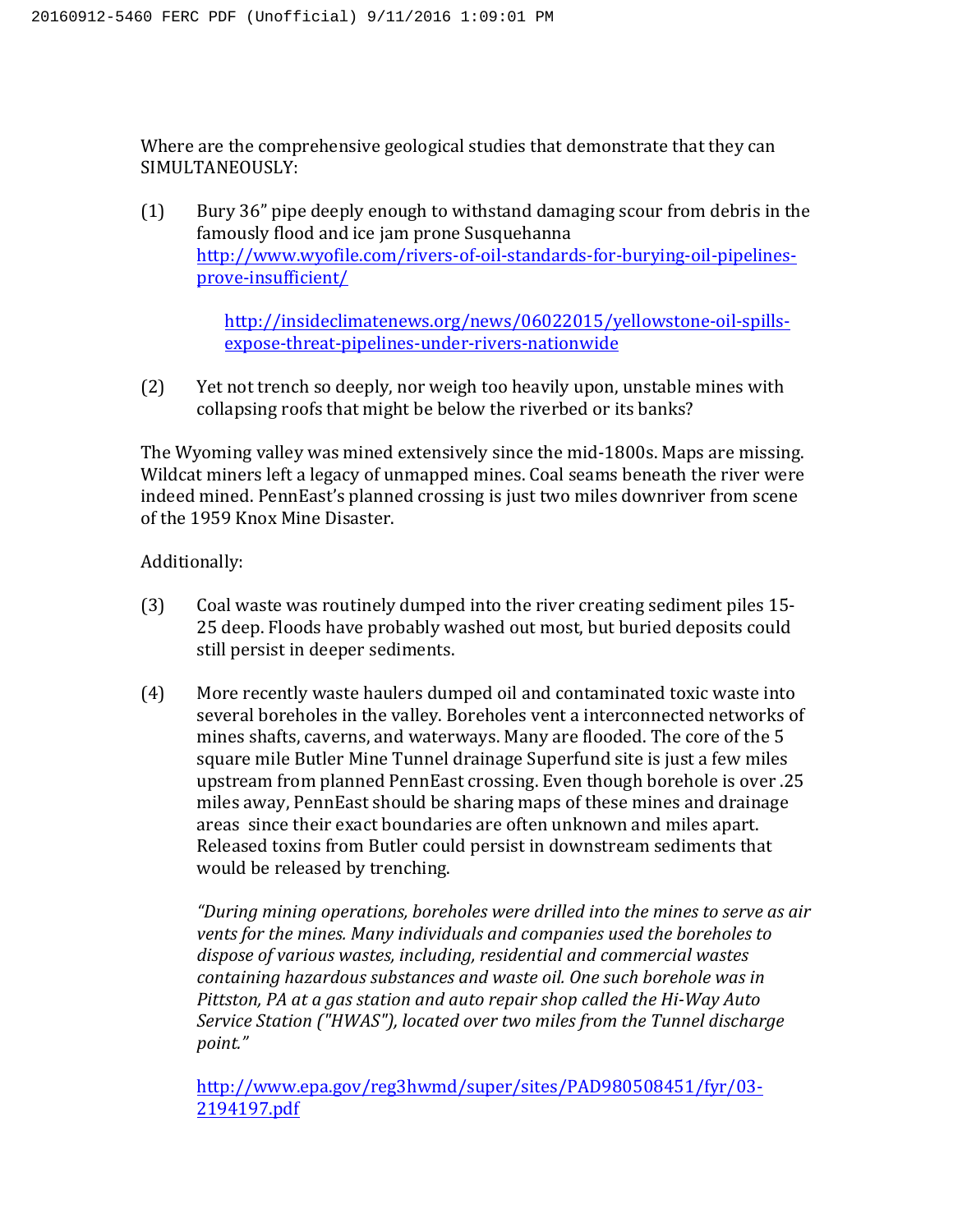http://www.epa.gov/reg3hwmd/npl/PAD980508451.htm

That tunnel has been linked to a Luzerne Cancer cluster:

http://www.casey.senate.gov/newsroom/releases/casey-calls-on-agenciesto-coordinate-investigation-of-disease-clusters

"All mines that once operated from Pittston south to Wilkes-Barre, on the east side, are sources of water that flows from boreholes"

http://citizensvoice.com/news/five-boreholes-installed-in-solomon-creek-1.1638675

(5) PCBs from the Lehigh Electric and Engineering EPA site could persist in Susquehanna River sediments downstream from where Lackawanna empties into the Susquehanna: "Contamination of the groundwater and the Lackawanna River was possible because the PCB-contaminated soil located on site is highly permeable, and the site is located in the river's flood plain." http://www.epa.gov/reg3hwmd/npl/PAD980712731.htm

6) Acid Mine Drainage is a huge issue for the Wyoming Valley.

http://thetimes-tribune.com/news/compared-to-colorado-spill-local-minedrainage-extensive-1.1926893

*"In western Colorado, a discharge of millions of gallons of yellow-orange drainage from an abandoned mine is cause for an emergency.* 

*Here in the former coal fields of Northeast Pennsylvania, it's just another day. As with* other Pennsylvania regions with past coal mining, drainage from abandoned mines is *one of the most significant water quality issues affecting the watersheds of Scranton, Wilkes-Barre and their suburbs... the volume of the Colorado spill* — 3 million gallons, *according* to the U.S. Environmental Protection Agency — is tiny compared to the local *problem."*

Studies need to be conducted to determine the content of sediment, the stability of the river bed and the risks to the Susquehanna River and EVERYONE WHO LIVES DOWNSTREAM. Where is the environmental data on the floods risks? Where is the data on the impact to fish, bird and all wildlife from the accidental release of acidic water pooled in underground pockets? Where is the data that should be coordinated with the Luzerne County Flood Protection Authority? And, where is the data to support that crossing the Susquehanna is safe for PennEast's workers? These are just some questions to consider as so much is still unknown about what is under the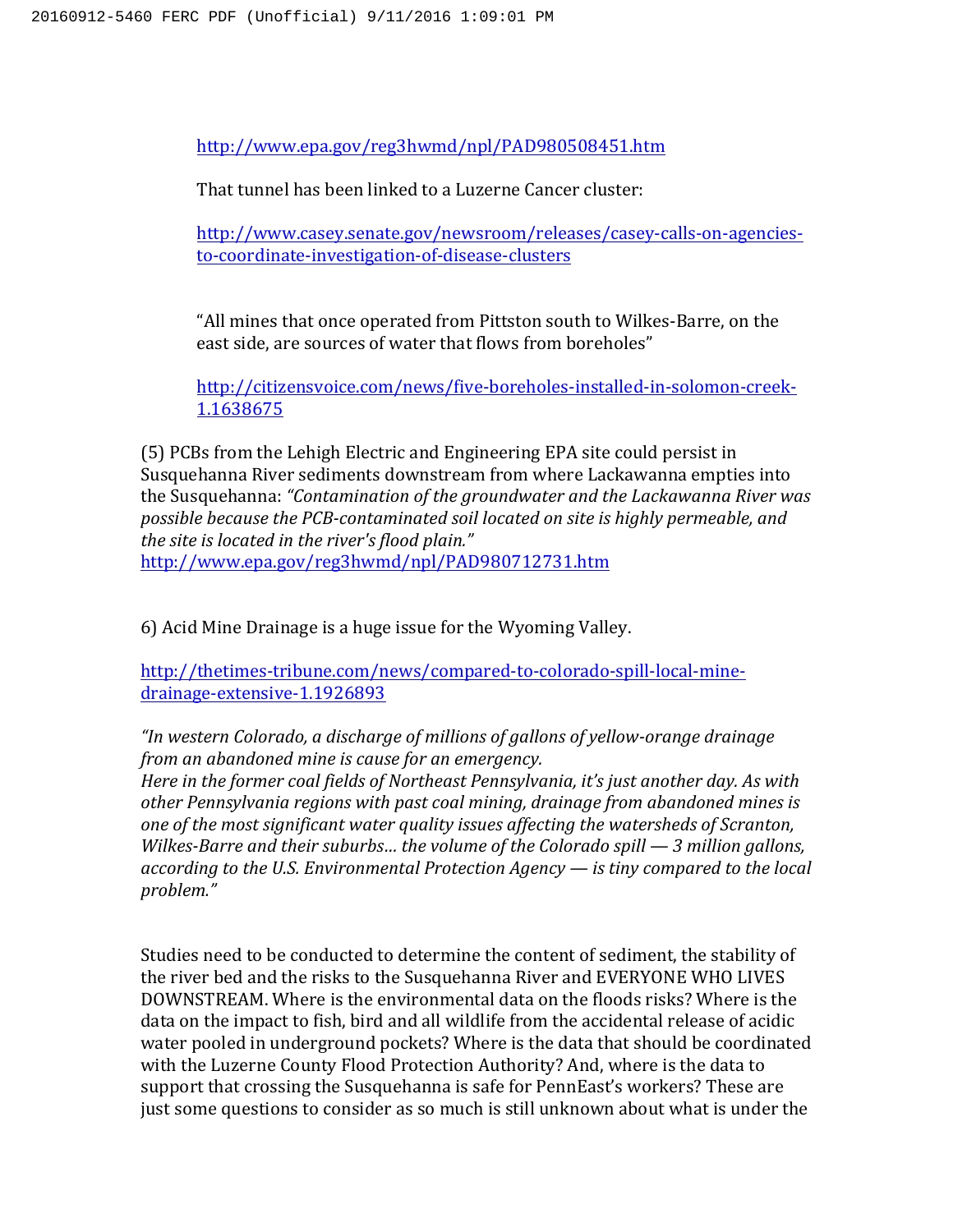river at that location. The bottom line is that PennEast does not know what will happen when they try to cross, and it appears from their lack of communications that they have not been doing due diligence to find out. Recent PennEast meeting minutes show that the last time PennEast had contact with the Susquehanna River Basin Commission was July 24th! Two months have passed and we have not seen any further details of PennEast's river crossing plans or studies exploring the immense risks.

Just like this summer's Colorado Gold King Mine disaster, the Susquehanna could be a ticking time bomb of toxic sediments and PCBs. The public, especially citizens who live in Pennsylvania's Wyoming Valley, deserve a thorough review of all the risks this crossing would pose - not boilerplate, vague promises with no hard, on the ground evidence to back it up.

We are not encouraged to date by PennEast's ineptitude and fast and loose relationship with the truth as shown in their resource reports and DEIS. Missing data, manipulated data, and out and out falsehoods have colored their FERC communications (test the truth of this by examining their blanket statement that no wells would be at risk with the pipeline and the blasting its construction would require when almost EVERYONE along the route in NJ has a private well and many landowners' wells are within 100 feet of the line). PennEast irresponsibly planned their route without doing the research or even being aware of the many abandoned mines until informed by the Eastern Pennsylvania Coalition for Abandoned Mine Reclamation (EPCAMR).

The executive director of EPCAMP, Robert Hughes, brought this issue to FERC's attention at a February 12, 2015 open house in Wilkes-Barre, PA, and he wrote a letter to FERC emphasizing the potential danger of what lies underground. As a newspaper article about this explained:

"We mentioned to them that they (PennEast) really, seriously need to take a look at this," said Robert E. Hughes, executive director of the Eastern PA Coalition for Abandoned Mine Reclamation.... We want to make it known they should consider the *underground workings. Even people in the Valley forget how extensively mined this area was."*

*One problem is that mine mapping in the region is incomplete. In some cases, maps* don't even exist: Coal operators went "wildcatting," mining in areas without properly documenting what they were doing.

The depth of the pipeline is crucial. The top 100 feet beneath the river consists of alluvial material — rock, sand and coarse gravel. If PennEast doesn't go deep enough, *the pressure of the water, particularly during a flood, could wreak havoc with the* pipeline. If PennEast goes too deep, there is the danger of hitting the abandoned mines, *which can be extremely unstable."*

http://citizensvoice.com/news/river-concerns-surface-about-pipeline-1.1845246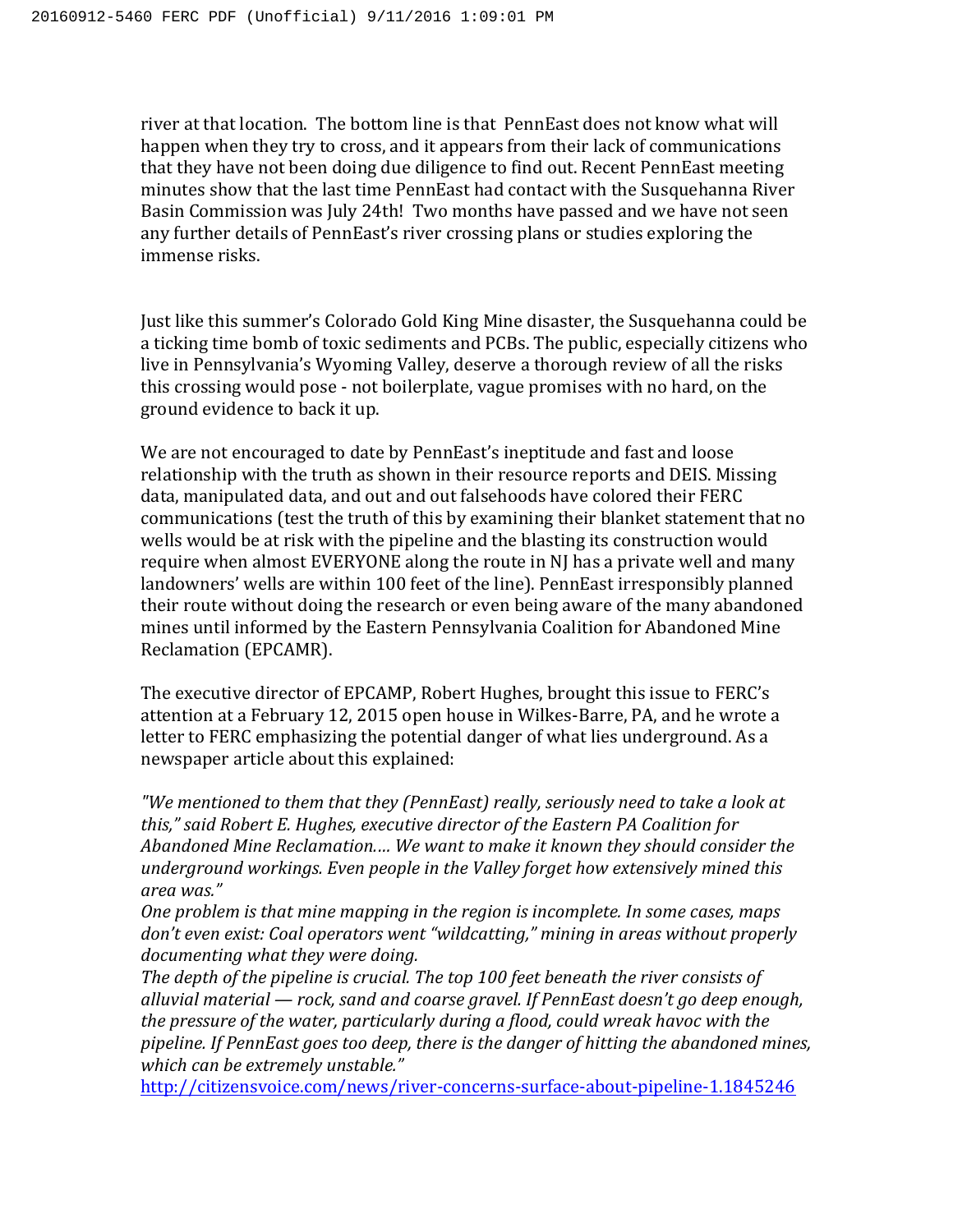This spring, EPCAMR received a \$5,000 grant from PennEast as part of PennEast's "community connector" program. While I applaud EPCAMR's mission and work, it is disturbing that PennEast is NOW OFFERING MONEY TO THOSE IN A POSITION TO EVALUATE AND DETERMINE THE VIABILITY AND SAFETY OF THEIR PROJECT. Even the pro-gas Marcellus Drilling News decries the giving of money by FERC applicants to interested parties before a certificate is issued and calls it "payola" and" borderline sleazy". http://marcellusdrilling.com/2015/06/more-pipelinepayola-williams-doles-out-2-5m-in-pa-grants/ 

I ask FERC to bar the practice of applicants' giving grants to stakeholders unless a certificate has already been issued. I have not seen a public comment from EPCAMR since their initial comments in March.

Other agencies have weighed in on the dangers of crossing the Susquehanna. In 2008 the US Army Corps of Engineers denied a permit for a portable dam on the Susquehanna at Wilkes-Barre to the Luzerne County Flood Protection Authority for an economic development project, citing that "the proposed dam was not the least environmentally damaging practical alternative and was contrary to the overall public interest" under the Clean Water Act.

http://timesleader.com/archive/269994/stories-feds-flatten-inflatabledam100753 

Even without the present risk of toxic contaminants being released, damming a major river creates a myriad of concerns that PennEast must be required to fully address and take the time to study. Rushing to file is no excuse for incomplete data and slipshod research.

These are just some of the specific concerns that need to be addressed: Structural:

• Riverbed reportedly unstable  $-100$  ft deep glacial deposits on top of buried valley

Wyoming Valley is riddled with abandoned coalmines (many unmapped and wildcat) on both sides with some beneath the river

- Risk of sinkholes in city from mines
- Some mines are still burning determine precise distance from route
- Two miles south of Knox Mine Disaster in 1959 where miners dug too close to underbelly of the river (15 ft below) and river broke though creating 150 ft whirlpool drowning 12 miners.
- Most flood-prone river east of Ohio—crested at 42 feet in 2011.

Most ice-jam prone river east of Mississippi. There was an 11-mile long ice jam this March. That means PE needs to bury pipe deeper than usual because ice can scour riverbeds damaging pipelines as occurred with the oil pipeline in Yellowstone this past winter.

Ecological:

Acid Mine Drainage in streams and coalmines in the Wilkes-Barre vicinity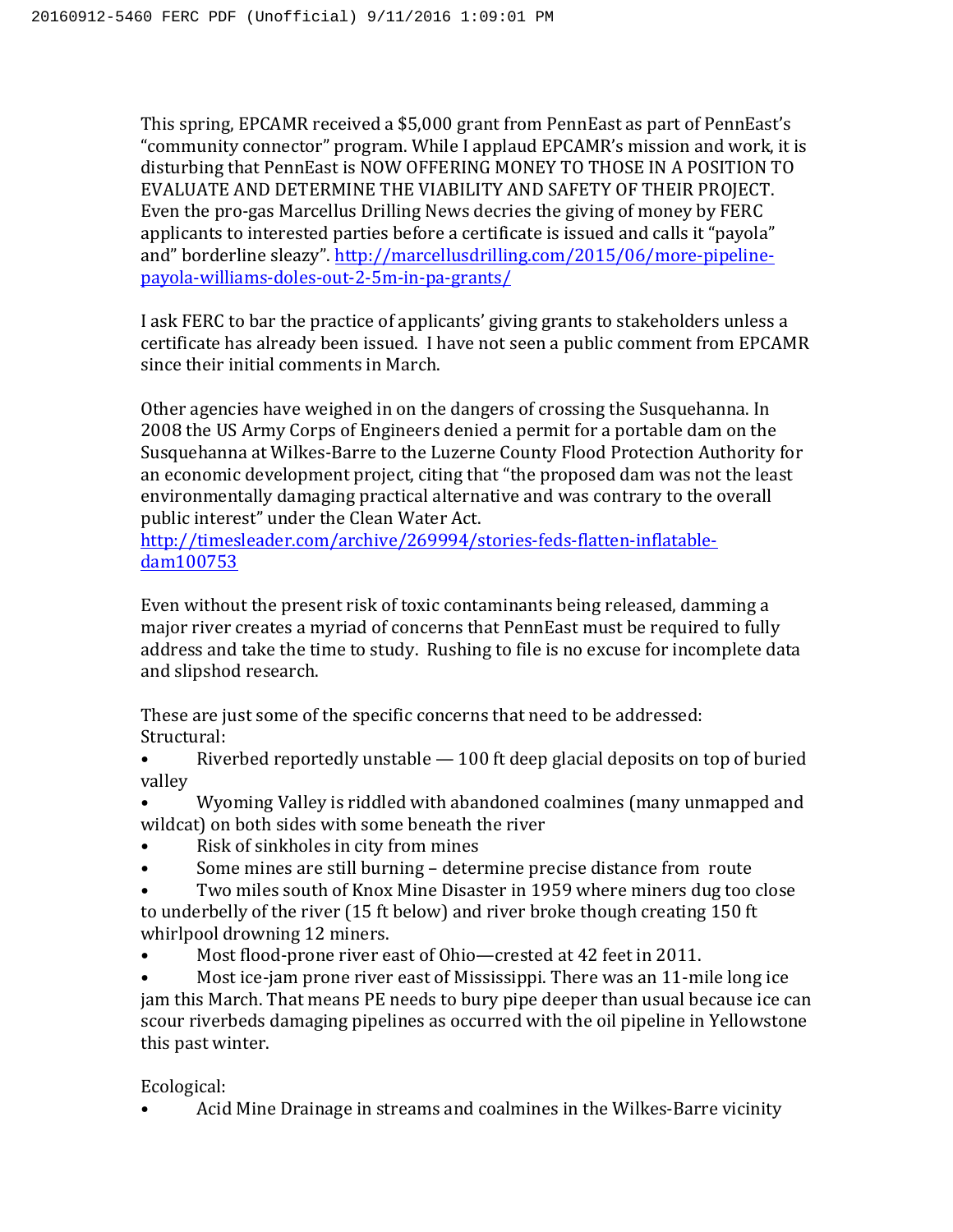- Likely contaminated
- Fish kill possible from release of toxins

#### Gravesites:

• The bodies of the 12 miners who drowned in 1959 were never recovered. There is a marker memorializing them upstream at the epicenter of the disaster.

• The Wyoming Monument remembering the Revolutionary War Wyoming Massacre is approximately 300 feet from the proposed crossing.

If FERC green lights this project without the comprehensive testing that the 16th largest river in the US and the largest contiguous US river requires, you may be squarely responsible for a massive environmental disaster

#### We agree with FERC's DEIS comment:

*Prior* to the end of the draft EIS comment period, PennEast should file with the Secretary the results of its ongoing evaluation of potential presence of working and abandoned mines near the proposed crossing of the Susquehanna River. The evaluation should include documentation of coordination with the Pennsylvania *Bureau of Abandoned Mine Reclamation, and should identify any specific design or mitigation measures. 4.1.5.4*

However, we are of the opinion that there is no 'safe' crossing in the proposed route possible. Please do not allow PennEast and their lack of proper planning to make the public the latest canary in the coal mine.

Sincerely,

Patty Cronheim Hopewell Township, NJ

Fairfax Hutter Lawrenceville, NJ